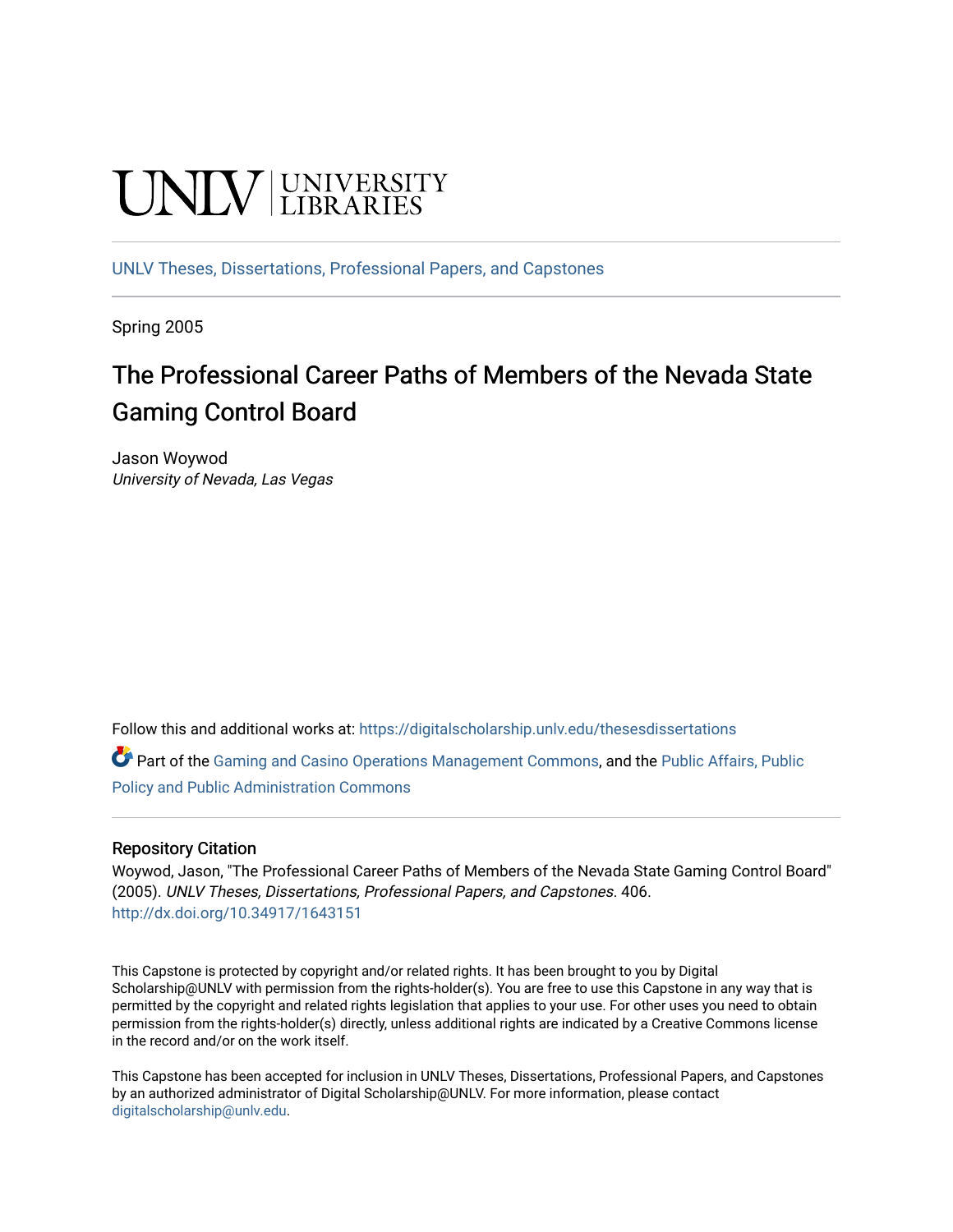#### **THE PROFESSIONAL CAREER PATHS OF MEMBERS OF THE NEVADA STATE GAMING CONTROL BOARD**

By

Jason Woywod

Bachelor of Science

University of Nevada Las Vegas

2002

A professional paper in partial fulfillment of the requirements for the

**Master of Public Administration Degree Department of Public Administration Greenspun College of Urban Affairs** 

> **Graduate College University of Nevada Las Vegas Spring 2005**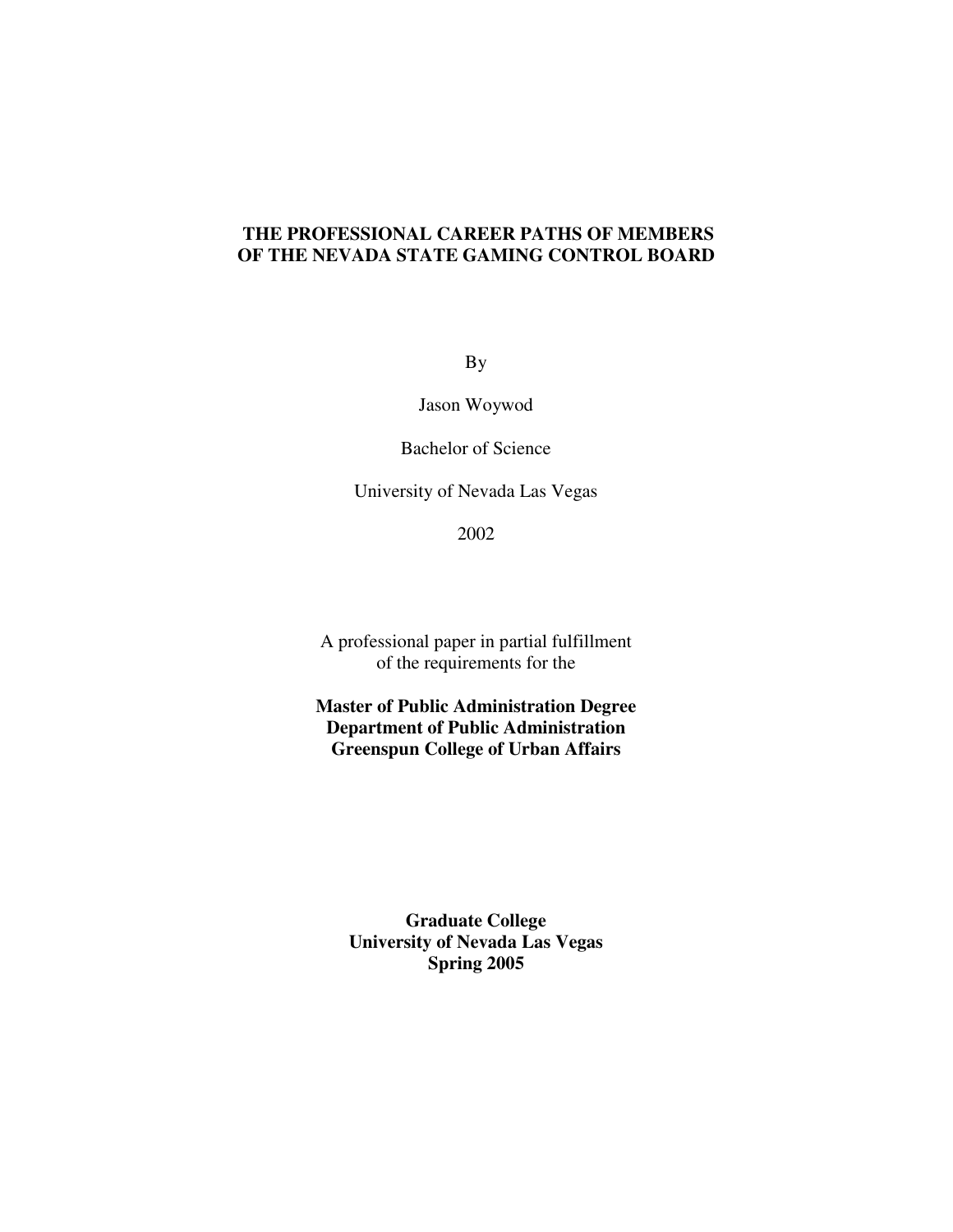## **CONTENTS**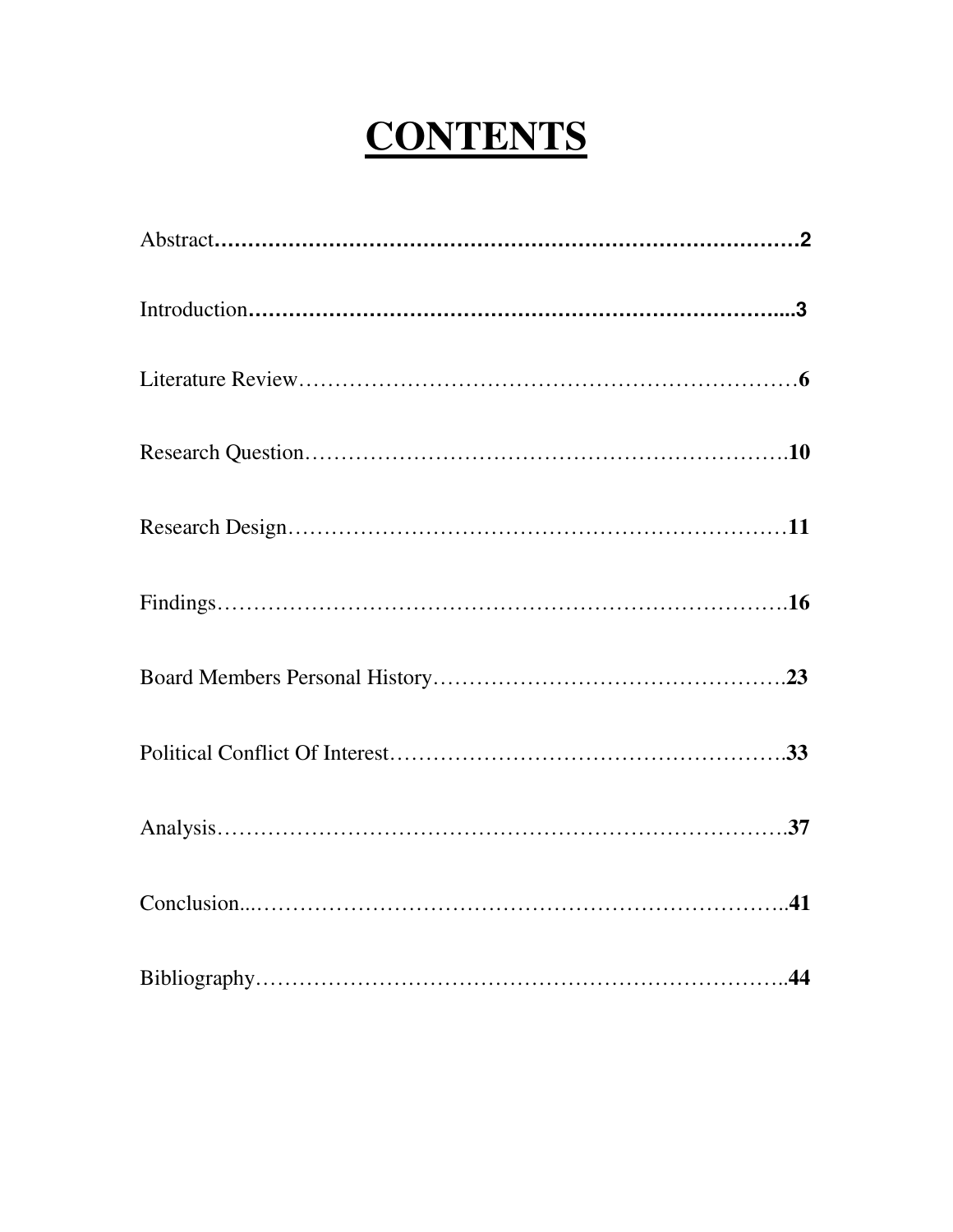#### **ABSTRACT**

The Nevada State Gaming Control Board's main duty is to regulate Nevada's gaming industry. The gaming industry in Nevada had seen a rapid growth in gaming revenue within the last fifty years which resulted in the casino industry being taken over by large corporations and becoming very powerful. When private industries become very powerful, they can easily persuade their regulating committees to create policies that benefit the industry and not the general public. The Capture Theory, which was originated by George Stigler, explains that regulators commonly become captured by the industry which they regulate. Moreover, once the individual regulators leave their appointed position, they may financially benefit from entering into the casino industry either directly or indirectly. In this paper, I have developed an empirical research proposal that examines the extent to which previous and current members of the Nevada State Gaming Control Board have entered into the gaming industry, before and after serving out their appointed positions. The main focus of my professional paper is to analyze the professional career paths of previous and current members of the Nevada State Gaming Control Board. This type of study has never been completed before.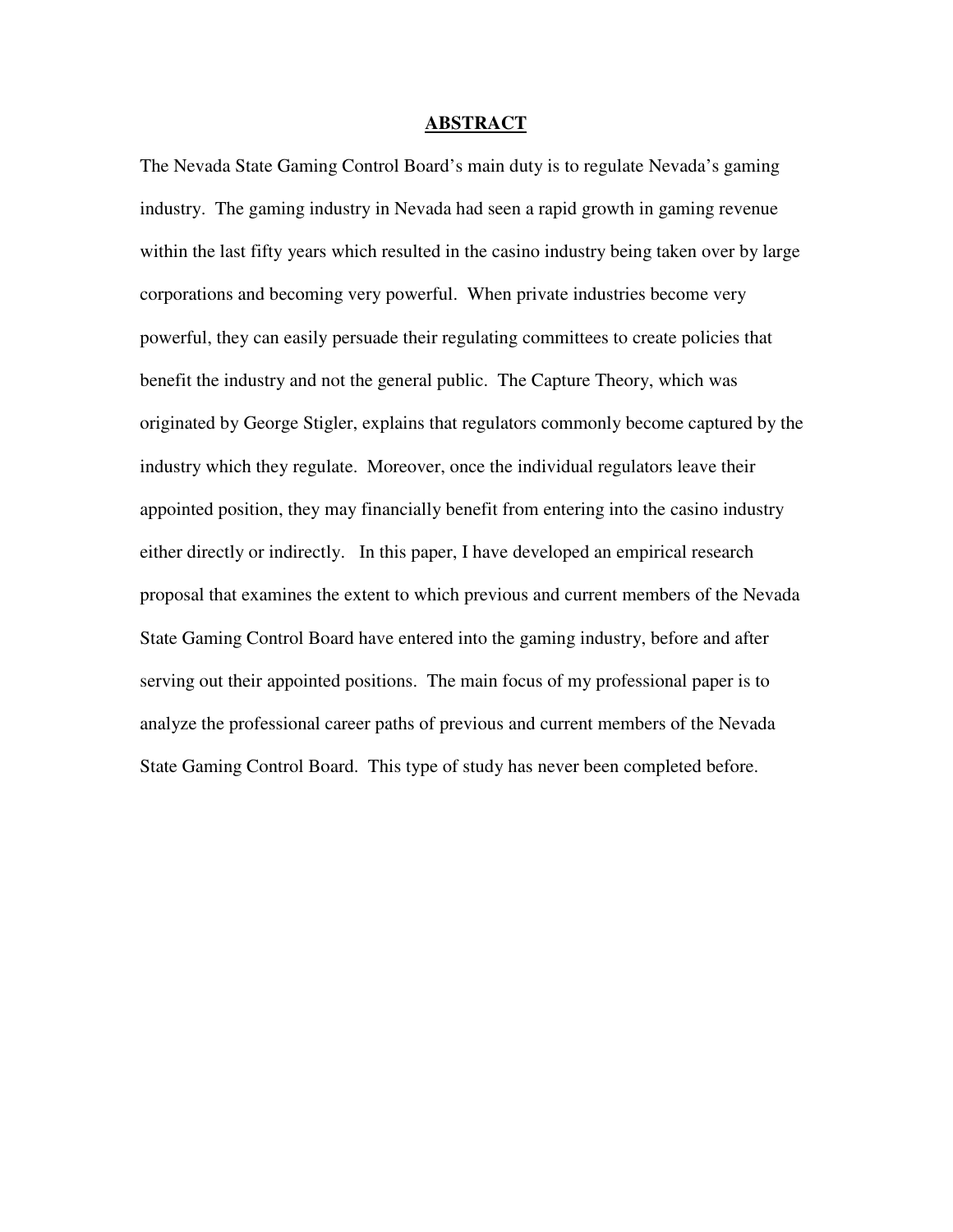#### **INTRODUCTION**

 Members of the Nevada State Gaming Control Board "Board" and the Nevada Gaming Commission "Commission" are appointed to their positions. These members are generally well-regarded in the community they serve and also have an enthusiasm to maintain the well-being of the State's gaming industry.

The Nevada State Gaming Control Board consists of a three full-time member body who are appointed by the Governor (Kenny Guinn current Nevada Governor). The primary responsibility of the Board is to regulate the State's gaming commerce and to protect the industry's stability in the course of investigations, licensing, through the enforcement of regulations and laws. In addition, the Board is in charge of the collection of gaming fees and taxes, which is a large portion of the state's taxing revenues. "The Board implements and enforces the state laws and regulations governing gaming through seven divisions"(Nevada Gaming Commission and State Gaming Control Board Information Packet P.5).

The Nevada Gaming Commission consists of a five part-time member body which is also appointed by the Governor. The Commission's responsibilities include reviewing the recommendations from the State Gaming Control Board, finalizing decisions involving licensing and fines, and formulating a ruling in work permit appeal cases. "The Commission is the final authority on licensing matters, having the ability to approve, restrict, limit, condition, deny, revoke, or suspend any gaming license"(Nevada Gaming Commission and State Control Board Information Packet P.5).

Both, the Nevada State Gaming Control Board and the Nevada Gaming Commission, are responsible for regulating the gaming industry in the state of Nevada.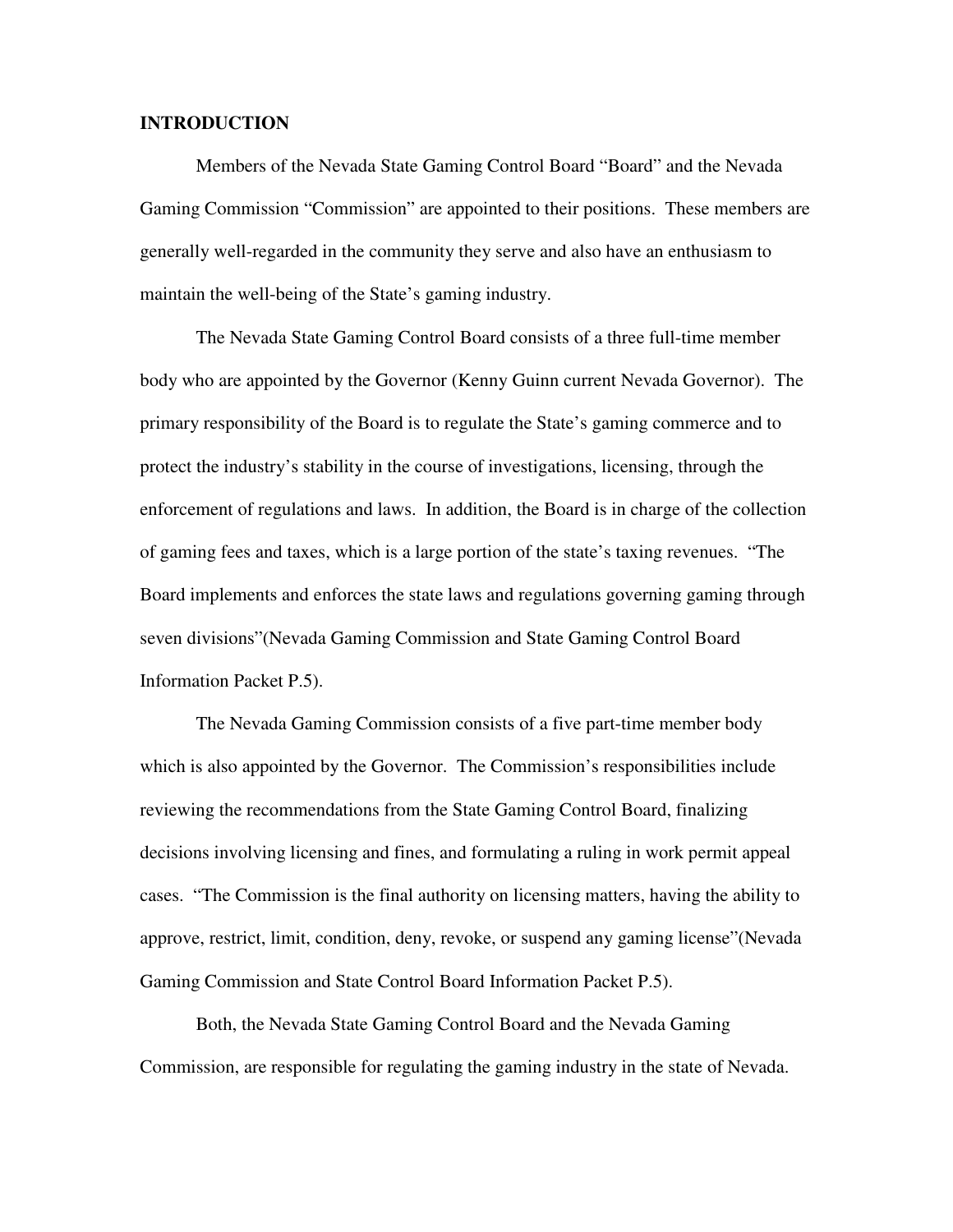In 1955, the Governor, Charles Hinton Russell, requested that the state legislature create a gaming control agency. During this time, there were numerous on-going investigations in the State involving corruption within the gaming industry. Due to this, the state legislature approved Governor Russell's request and created what we know of today as the Nevada State Gaming Control Board. "The conduct and regulation of gaming in Nevada are governed by chapters 462, 463, 463B, 464, 465, and 466 of the Nevada Revised Statutes; and are further clarified by the Regulations of the Nevada Gaming Commission and State Gaming Control Board"(Nevada Gaming Commission and State Gaming Control Board Information Packet P.3).

The Nevada Revised Statute (NRS) outlines the regulatory duties that encompass the Board in their daily duties as appointees of the Governor. **NRS 6.40.010** explains "*Privileged business finding*- The council hereby finds that gaming activities seriously affect the well-being of the City and its residents; that it is necessary to regulate such industry carefully in order to ensure that persons of honesty and integrity are operating such businesses and that they are operated in a manner responsible to the public and in the best interests of the gaming industry"(Nevada Revised Statute 6.40.010).

Members who are appointed to the Nevada State Gaming Control Board are not only very powerful individuals in the casino industry, but also in politics and private industry throughout the state. It is in the best interest for the high-powered, affluent casino owners and affiliates to rub shoulders with individuals who serve on the Board. Doing so, gives the casino owners an advantage when facing the Board. Similarly, members of the Board, in the past, may have had a difficult time up-holding their ethical, political positions in not accepting certain favors by the casino industry. However, with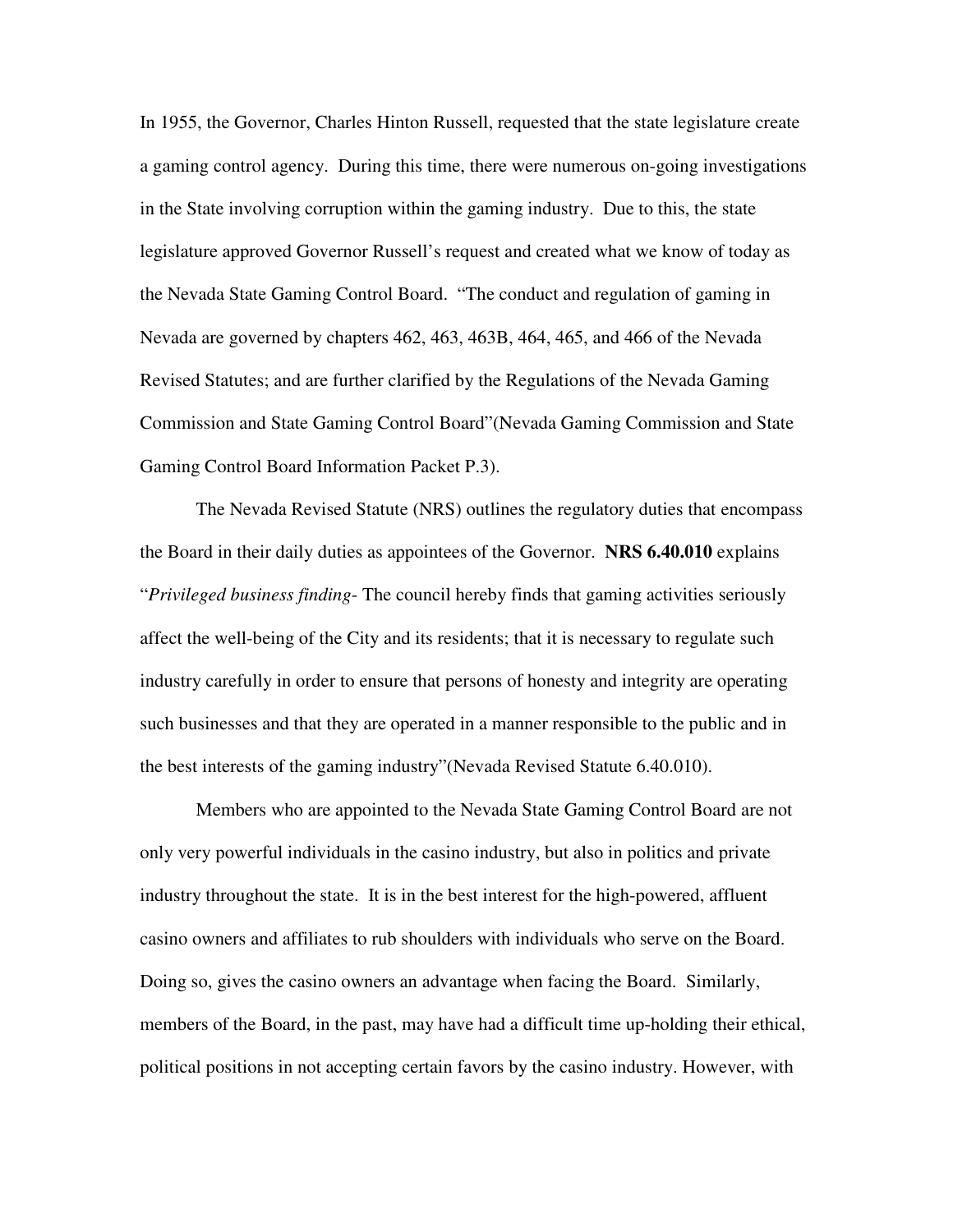each generation of Board members, this has become less of a problem. Nevertheless, once these appointed members of the Board have retired from their position, many of them decide to enter into the casino industry themselves.

In my professional paper, I will be looking at the professional career paths of previous and current members of the Nevada State Gaming Control Board. Also, I will be examining the members of the Board to see whether they were involved in the casino industry prior to or subsequent to being appointed. Currently, the members of the Board consist of Dennis K. Neilander (Chairman), Bobby L. Siller, and Scott Scherer. While this report was being prepared, Scott Scherer submitted his resignation and was replaced by Mark Clayton.

In addition, this professional paper will also attempt to demonstrate whether or not previous members of the Nevada State Gaming Control Board entered either directly or indirectly into the gaming industry, and if those members who did enter into gaming used contacts obtained while serving on the Board for their advantage? I mailed a survey, that I developed, to previous and current members of the Board consisting of thirty two questions. Each question is geared to find the motivations behind serving on the Board and also to get an idea of the professional career paths taken by these members. To date, there have been no studies completed on the career paths of members of the Nevada State Gaming Control Board. By completing this study, I was able to generate a better understanding of the professional career-paths of previous Board members.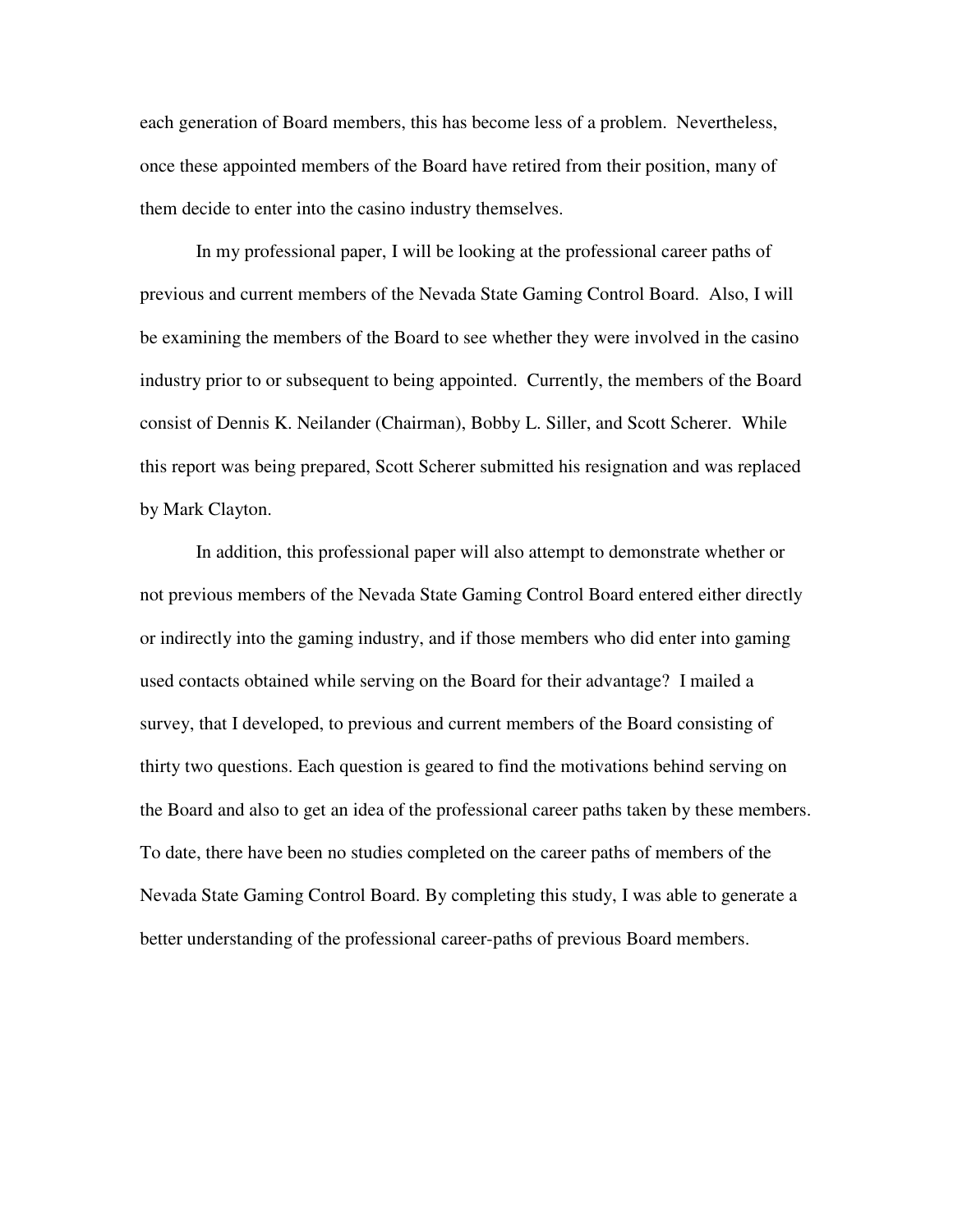#### **LITERATURE REVIEW**

 I begin with a review of relevant literature that identifies different theories and presumptions of how individuals and corporations often change roles between regulator and regulatee in the regulatory process. The majority of the literature discusses the negative implications when members of regulatory agencies enter the industry which they once regulated, even though this is not always the case.

 The following authors speak about the negative externalities that can arise when members of regulatory agencies enter into the industry which they once served.

 Economic theories of regulation are concerned with the idea of how regulation affects competitive markets. Regulation on markets and agencies exists to promote the "public interest." Typically, this is the case, however when these markets or agencies over-power the regulatory committee, problems occur. Anthony N. Cabot in Casino Gaming Policy, Economics and Regulation (1996), speaks about what he calls the "Capture Theory." The Capture Theory suggests that agencies will eventually "capture" the regulatory body, which regulates them. There are many different ways in which the "Capture Theory" is interpreted, but Anthony N. Cabot puts this theory in context with the casino industry. He says "an industry can use the regulatory machinery to 1) acquire cash subsidies, 2) limit entry, 3) gain control over complements and subsidies, and 4) help in price-fixing schemes" (Cabot P.108). Once the casino industry captures individuals on the Board, the regulatory bodies lose a major reason for existence-that is, to regulate. When this negativity occurs, policies and regulations are constructed to serve the industry and not the public.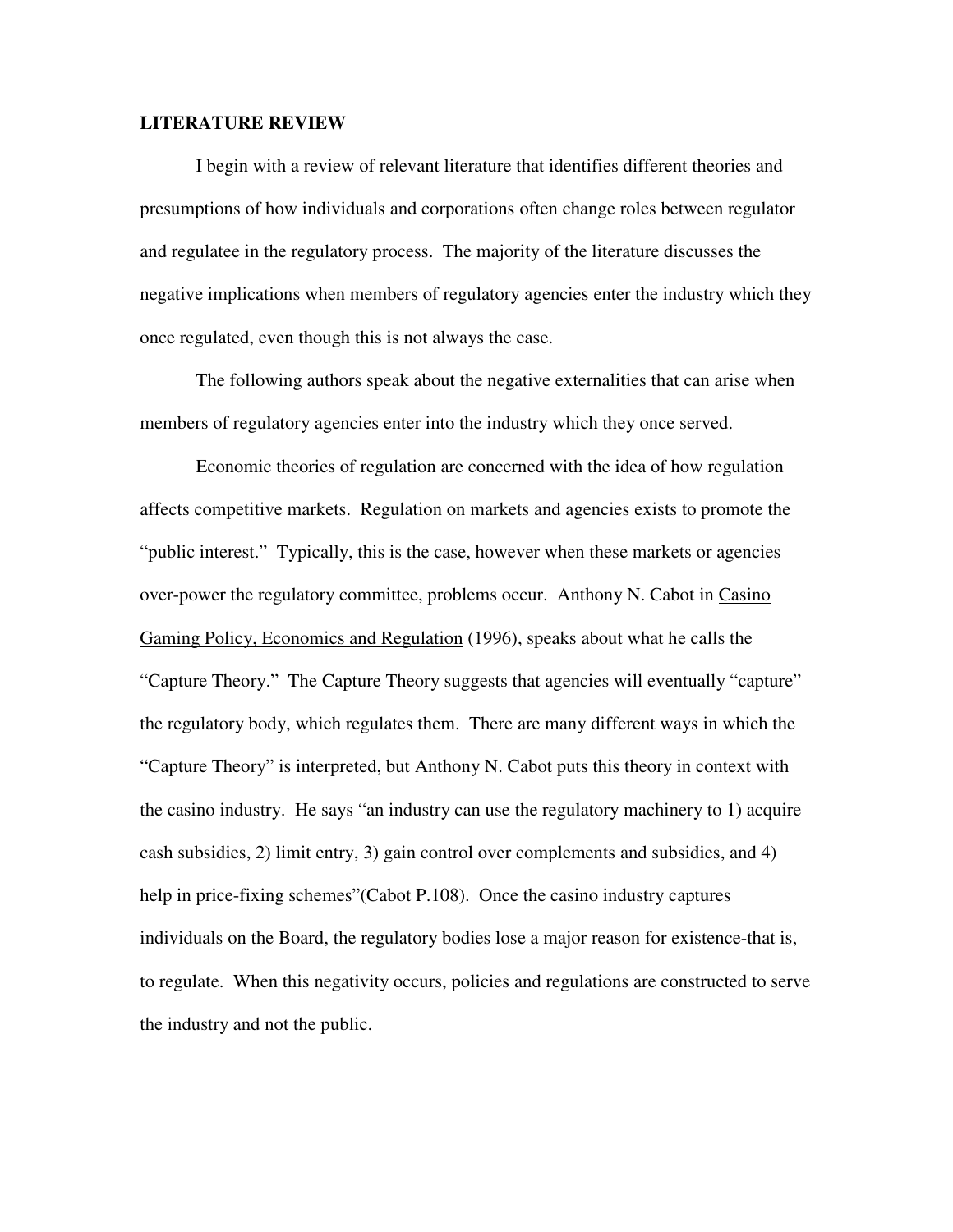In addition to Anthony N. Cabot, Samuel P. Huntington also touches on the issue of Capture Theory. Mr. Huntington, in his article titled "The Marasmus of the ICC," discusses the possibility of the Environmental Protection Agency (EPA) being "Captured" by the industry they regulate. The EPA was created in 1970 and since its creation, there has been a large concern that not only might industries "Capture" the agency, but possibly the agency's own bureaucracy could capture the agency. This example illustrates that the Nevada State Gaming Board's internal and external bureaucracies could lead to their own agency, and / or individuals within the agency, being captured by the industry they are regulating.

 Problems arise with regulatory practice when the regulators do not set policies to benefit society as a whole. It is difficult to avoid integrating regulatory policies of commissions with the broad national economic policies of our nation. Marver H. Bernstein in his book Regulating Business by Independent Commission (1955), elaborates on the idea that regulatory policies can no longer only be interpreted in the frame of specific problems in explicit industries. Mr. Bernstein says, "If regulatory policy is to contribute in a maximum way to the creation of a stable and prosperous economy, operating for the public welfare, commissions must fit their regulatory policies into the general framework of national economic policy"(Bernstein P.165). This general regulatory problem can be seen in the casino industry with the Nevada State Gaming Control Board. The Board could be solely looking at the economic welfare of the Las Vegas community rather than the economic welfare of the entire nation or humanity. This is not necessarily bad for Nevada and its residents.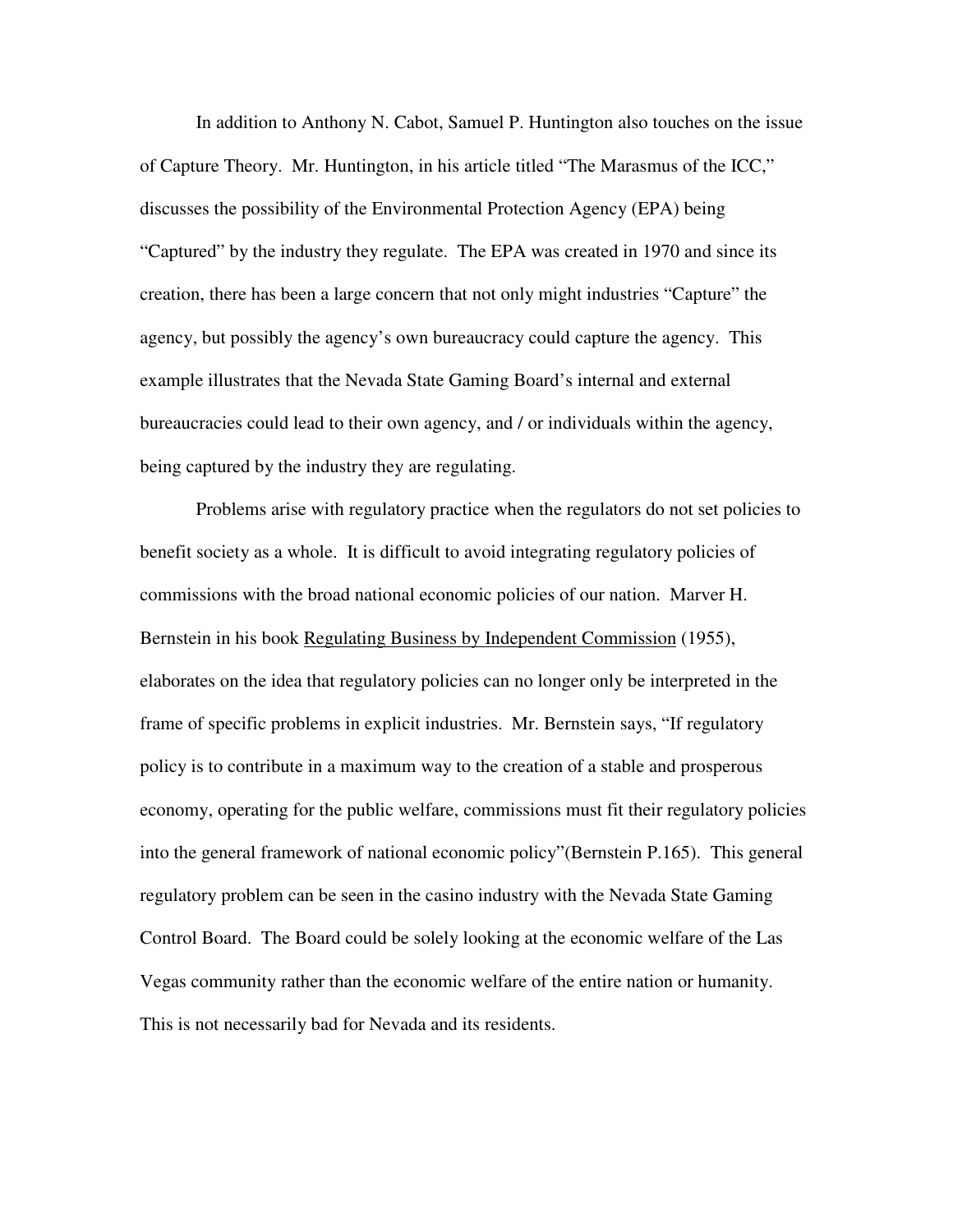The following authors speak about the positive implications that can arise when members of regulatory agencies enter into the industry to which they once served.

Knowledge of careers, whether political or not, is important to understanding the political atmosphere of agencies. Joseph A. Schlesinger is his book titled Ambition and Politics: Political Careers in the United States (1966), conducted a study of his "longstanding conviction that we can learn more from the careers of political leaders than who they were and where they came from"(Preface). Mr. Schlesinger collected data from the 48 states which formed the Union in years 1914-1958. The data he compiled demonstrates that individual's ambitions are driven by opportunity and, to the extent that experience brings order to opportunity, that opportunity will guide individual's ambitions. This study expresses the notion that political careers are often driven by opportunity. Once members have served on the Board, they have gathered exceptional experience and opportunity to enter into the industry.

Bureaus and agencies are created in a number of different ways, however Anthony Downs writes about one specific design in his book titled Inside Bureaucracy (1967). When groups in societies benefit from the creation of a new group or bureau, those groups will work together to complete this creation. Chapter Two, in Anthony Downs book titled *The Life Cycle of Bureaus* elaborates on this issue. Mr. Downs says, "a bureau may be deliberately created almost out of nothing by one or more groups in society in order to carry out a specific function for which they perceive a need"(Downs P.5). This relates to the casino industry, more directly the Nevada State Gaming Control Board in the recruiting of former Board members into the industry which they once regulated. Recruiting knowledgeable ex-Board members into the industry lends a hand in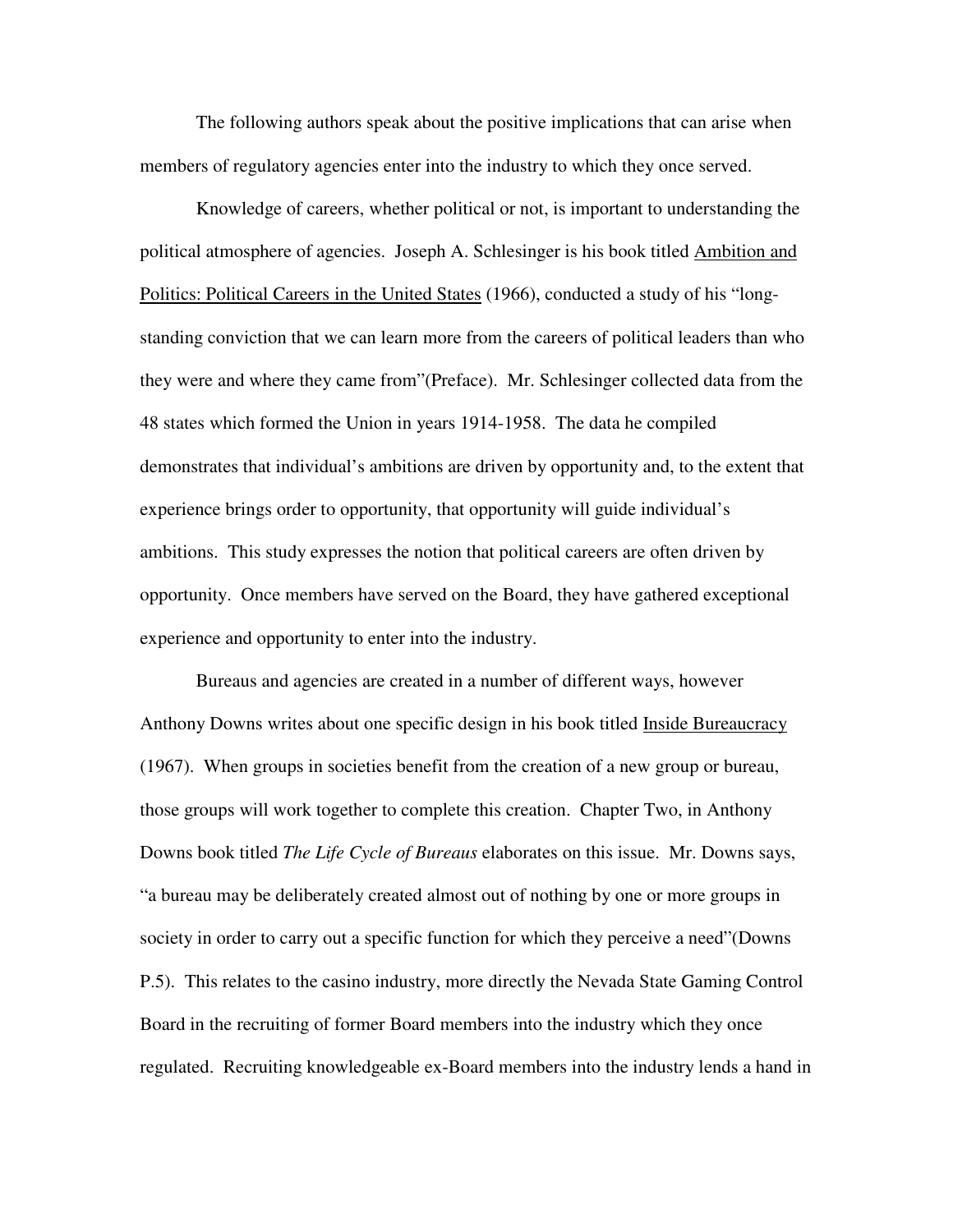facilitating the industry's overall knowledge to somewhat self-regulating themselves. This cycle of events is what Mr. Downs speaks about in his idea of *The Life Cycle of Bureaus*.

 There have been no studies directly addressing the issue of previous members of the Nevada State Gaming Control Board leaving their appointed positions to enter the gaming industry. However, the majority of the literature that has been written explains the negative implications that occur when regulating agencies become breeding grounds for future employees. Personally, after completing my research, I do not agree with the findings. My reasoning for this is that the negatively slanted literature currently written has not directly looked at the positive externalities of previous Board members entering the industry once they left their appointed positions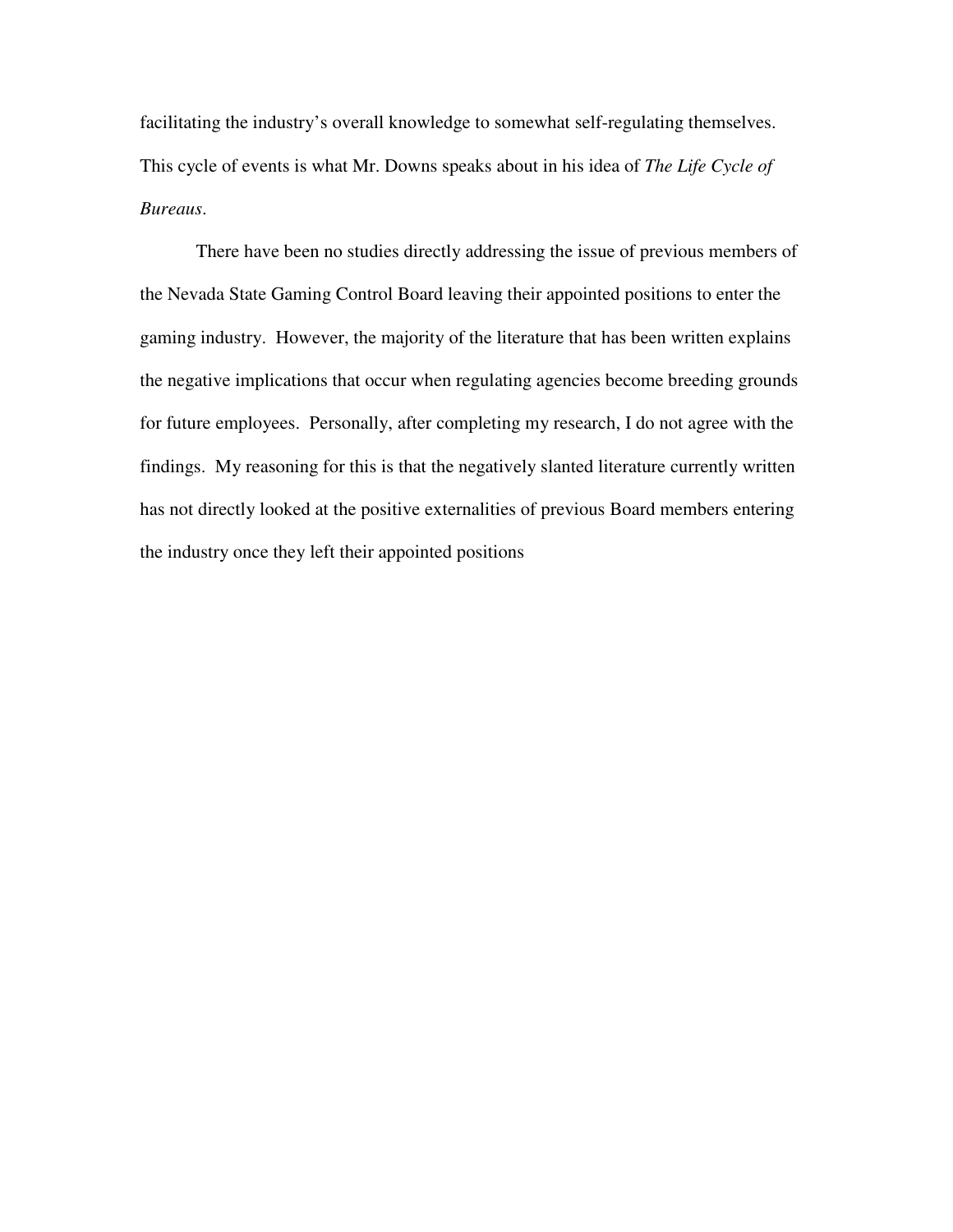#### **RESEARCH QUESTION**

 The research question I am addressing is as follows: what are the professional career paths of previous and current members of the Nevada State Gaming Control Board? I am specifically looking at whether members who have served on the Board worked within the industry before and after their appointment. Again, there have been no specific theories, hypothesis, or literature addressing this topic.

 When individuals within agencies become influenced by organizations that are trying to benefit themselves financially, then negative implications can arise that affect the general public. In addition, there is another side that is not as pessimistic to this notion. Regulators entering into the industry which they once served can help that industry to self-regulate. Regulators are commonly experts in their fields and when those experts enter into the industry they can provide their knowledge to that organization or business. This, in my opinion, is a very positive result.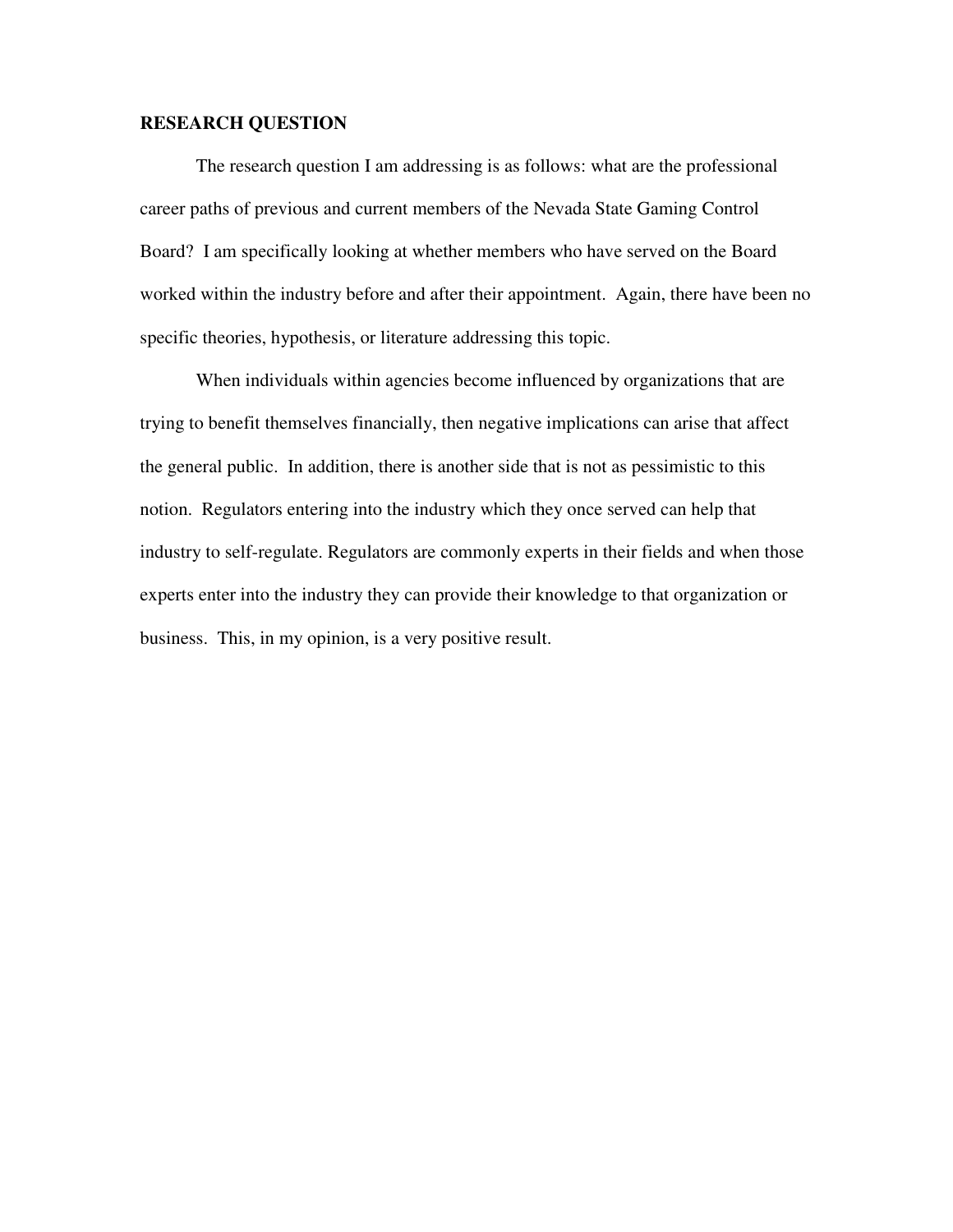#### **RESEARCH DESIGN**

The design of my research is in the form of a mail survey. I located previous members of the Nevada State Gaming Control Board by contacting the Records Division in Carson City, Nevada and all available public records. Since the Board was created in 1955, several members are now deceased. In the case where previous members are deceased, I examined their obituaries to aid in my research.

For the subjects in my research design, who are either retired or still active, I mailed my survey with the hopes of receiving a good response. I decided not to employ a random sample for my mail survey. Random sampling is a sampling technique that relies on a random or chance selection to insure every element of the sampling frame has an acknowledged probability of being chosen. I felt that my sampling frame was small enough in size to where I was able to send a mail survey to all previous members of the Board who are still living. Doing this helped increase not only my response rate, but also the validity of my findings.

The first section of my mail survey consisted of a preliminary question. This question assisted in identifying individuals who have received the survey, either by mistake or inaccuracy in trying to locate the correct individuals. The preliminary question was worded as follows:

If you have *not* been appointed, in any way, to the Nevada State Gaming Control Board, please *stop now* and return this questionnaire to the address provided.

 The second section of my mail survey consisted of a few brief definitions explaining the exact meaning of specific terms. This section is needed because different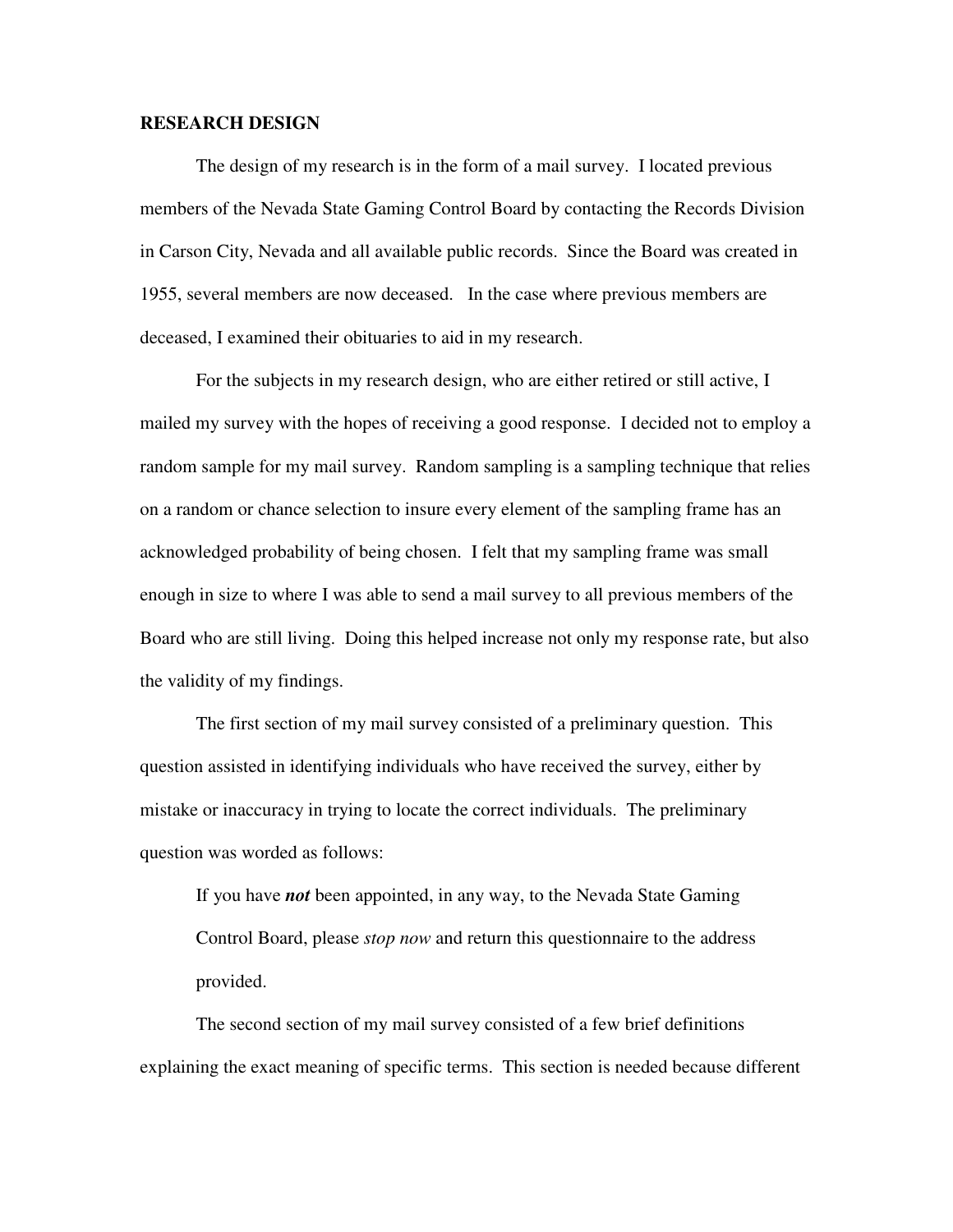terms are often translated or defined differently depending on who is translating the terms. The two main terms I wanted to make clear were "directly" and "indirectly." Throughout my mail survey, I asked questions pertaining to employment either "directly" or "indirectly" to the casino industry. I am defining "directly" as: employed by a casino; employed by a business that provides gaming to the public; employed by a manufacture of casino products or employed by a slot route distributor. I am defining "indirectly" as: employed or owner of a law firm that represents the casino industry; employed or owner or a CPA firm that represents the casino industry; employed or owner of a marketing firm that works with the casino industry; and employed or owner of a company that contracts in any manner with gaming establishments. These two definitions help with some of the ambiguity in the terms that I frequently used in my mail surveys.

The third section of my mail survey consists of a series of questions pertaining to the employment history before and after being appointed to the Nevada State Gaming Control Board. Determining previous employment will help assist in determining the motivation for serving on the Board. If members have previously been employed, either directly or indirectly, in the casino industry prior to being appointed, this will help demonstrate that they possibly will retire after leaving their appointed positions. On the other hand, if members have previously not been employed, either directly and or indirectly, in the casino industry, they could be using their appointed position as a "spring board" into a lucrative position within the industry. In addition, by determining employment history, after members have left the Board, it made the data collection for the mail survey less complicated. The surveys returned by members who have retired, or not entered either directly or indirectly into the casino industry, were easily analyzed.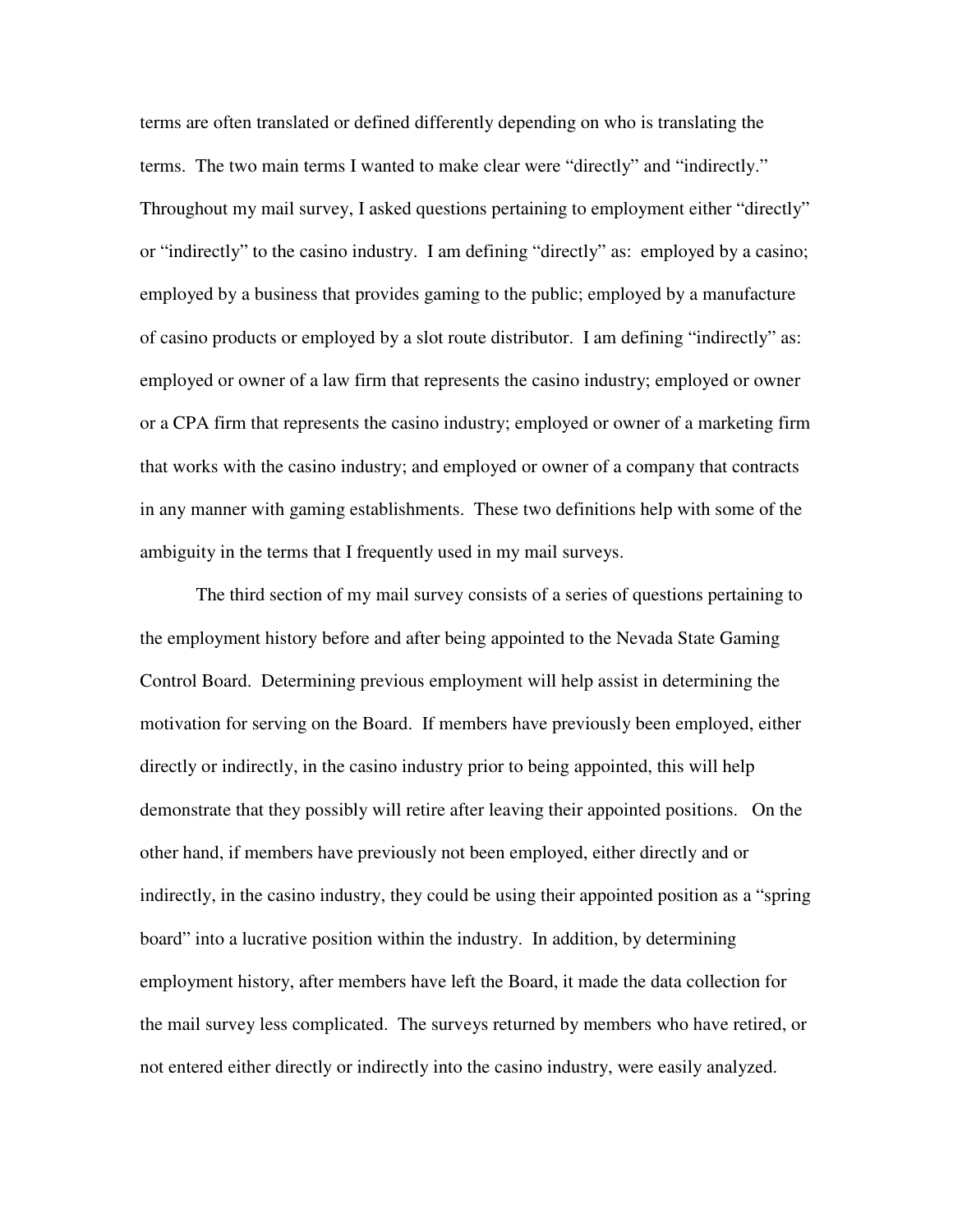The fourth section of my mail survey consisted of questions geared to the personal history of all previous members of the Nevada State Gaming Control Board. I felt it is important to find out key background information on the subjects in my research. In addition, I also felt the questions asked should not be too personal, which could result in a negative or low response rate on my mail survey. One of the important questions I asked is the age when members were appointed to the Board. Knowing the members age, will aid in determining their motivation for serving on the Board. For the most part, if the appointed member was fairly young when appointed, they were using the Board as a "spring board" into a more lucrative position within the casino industry. And, on the other hand, if the member was older when appointed, they were using the Board as a means for retirement or self-gratification. Personal history and background are a great way to find out if there are any alternative motives for being appointed.

The fifth and final section of my mail survey was the section where I asked, in some detail, direct questions on the motives for serving on the Nevada State Gaming Control Board. It was important for me not to word these questions too boldly, otherwise their responses might not have been as truthful as I wanted them to be. An example or a crucial question that needed to be asked, but should not be worded in this manner, "Did you use contacts acquired, while serving on the Nevada State Gaming Control Board, to obtain a high-paying job, either directly or indirectly, within the casino industry." This question would frighten the subjects of the survey. Instead, this question was worded as follows: "Recently, there has been talk about the advantages that public sector agencies have, in obtaining positions that can be used as a stepping stone into a rewarding position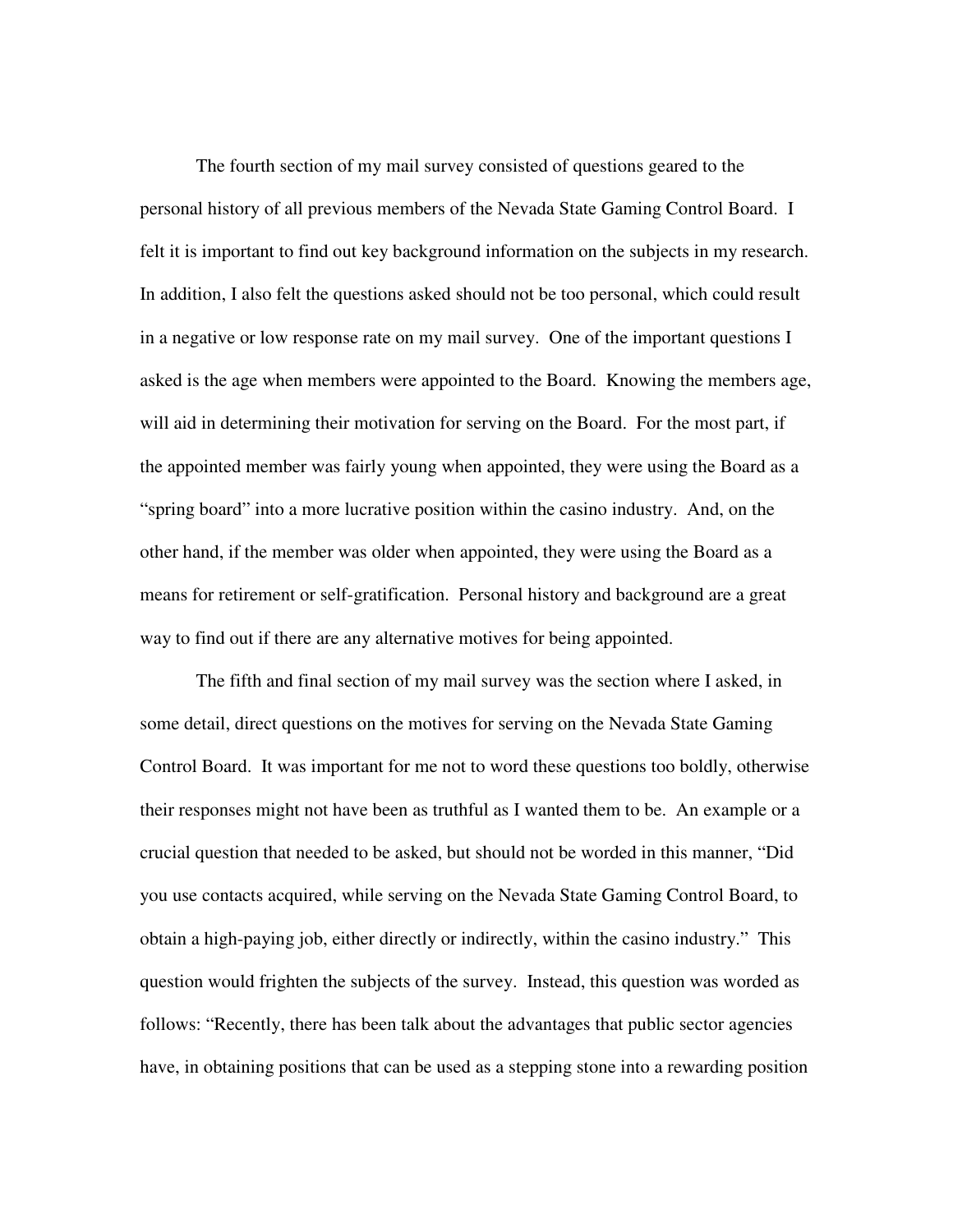within the private sector. Do you agree with this and has your previous public sector employment helped you land a position in the private sector?" These are only a few examples of questions where the wording was very crucial in my mail survey. It was extremely vital when developing my questions not to make the subjects feel uncomfortable in their responses. In addition, when subjects feel comfortable answering questions on a survey, the validity of their answers is elevated. Overall, this section of my mail survey served as the main focal point in finding out the professional career paths of my subjects, the Board members.

Non-respondents and response rate are a major problem when conducting mail surveys. It is a crucial issue when examining the data that has been gathered and should be taken into consideration. There are a number of ways the survey design can be structured to increase the response rate of the subjects. To increase the response rate on my mail survey I took into consideration my sampling frame, the elements, and employed the following steps: prior to sending out the actual survey, I sent an introductory letter in the mail to all of my subjects. The introductory letter included who I am, what I am doing, and the purpose behind my research. The last paragraph of the introductory letter informed them that they will be receiving the survey and it would be greatly appreciated if they completed and returned it expeditiously. Next, I sent out the actual survey. Included was a pre-stamped, return-addressed envelope for their convenience. The whole idea was to make the process as simple as possible for my subjects. After the survey was sent out, I sent out a brief letter to the subjects, reminding them of the importance of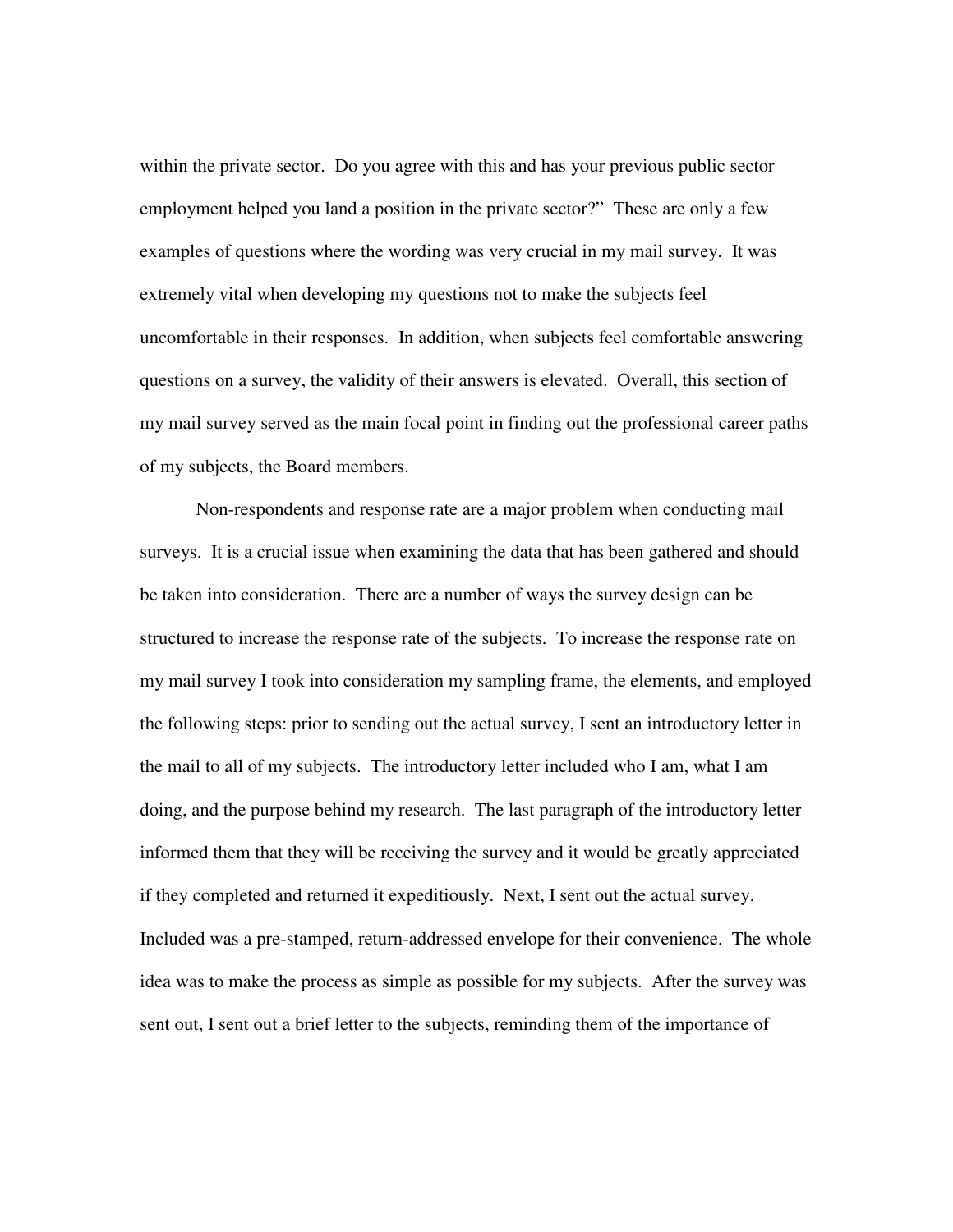completing the mail survey. Taking these necessary measures helped to increase my over-all response rate, thereby increasing the validity of my research findings.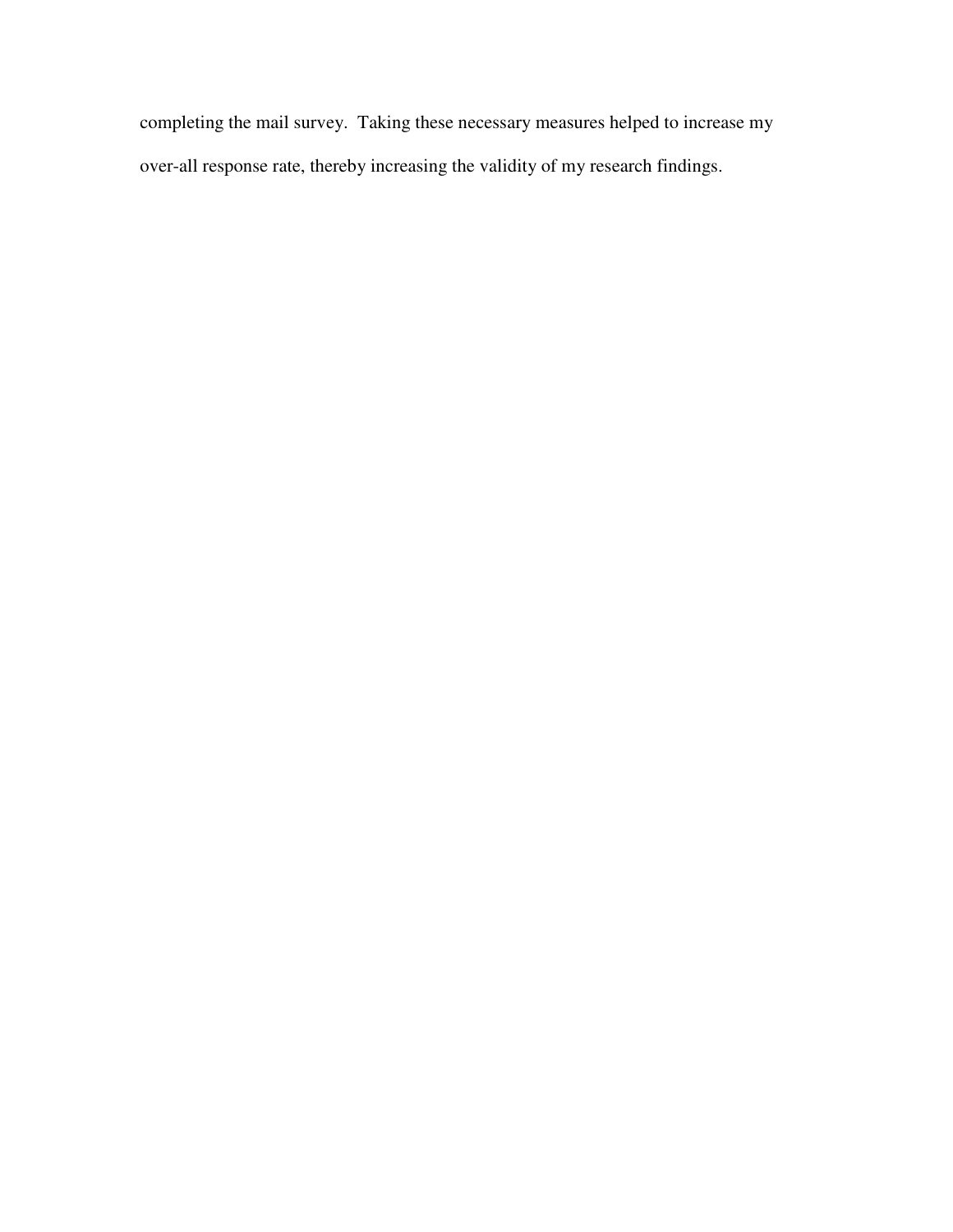#### **FINDINGS**

I was pleased with the response rate for my mail survey. I contribute this high rate due to the precautions, which were earlier explained, that I utilized.

The first few charts that I developed, Figures **1.1**, **1.2**, and **1.3,** (located at the end of this chapter) are on spread sheets that show information of all members of the Nevada State Gaming Control Board. From left to right, the spread sheet shows 1. last name; 2. first name; 3. middle initial; 4. position on the board; 5. when they were appointed; 6. number of terms; 7. information on terms; 8. expiration of terms; 9. date of members who resigned; 10. remarks about resignation; 11. and decease date of deceased members. This spread sheet provides useful information of the members while they were on the Board. In addition, this spread sheet shows the members of the Board who are deceased.

 In Figure **2.1**, I developed a helpful pie chart that shows the percentage ratio of Board members who are deceased versus the Board members who are still living. Of the ten members who were deceased, I was able to find the obituaries for six of them. Five out of six of those obituaries state that those members did work in the gaming industry after leaving their appointed positions with the Nevada State Gaming Control Board. Figure **2.2** gives the ratio and the pie chart explaining this.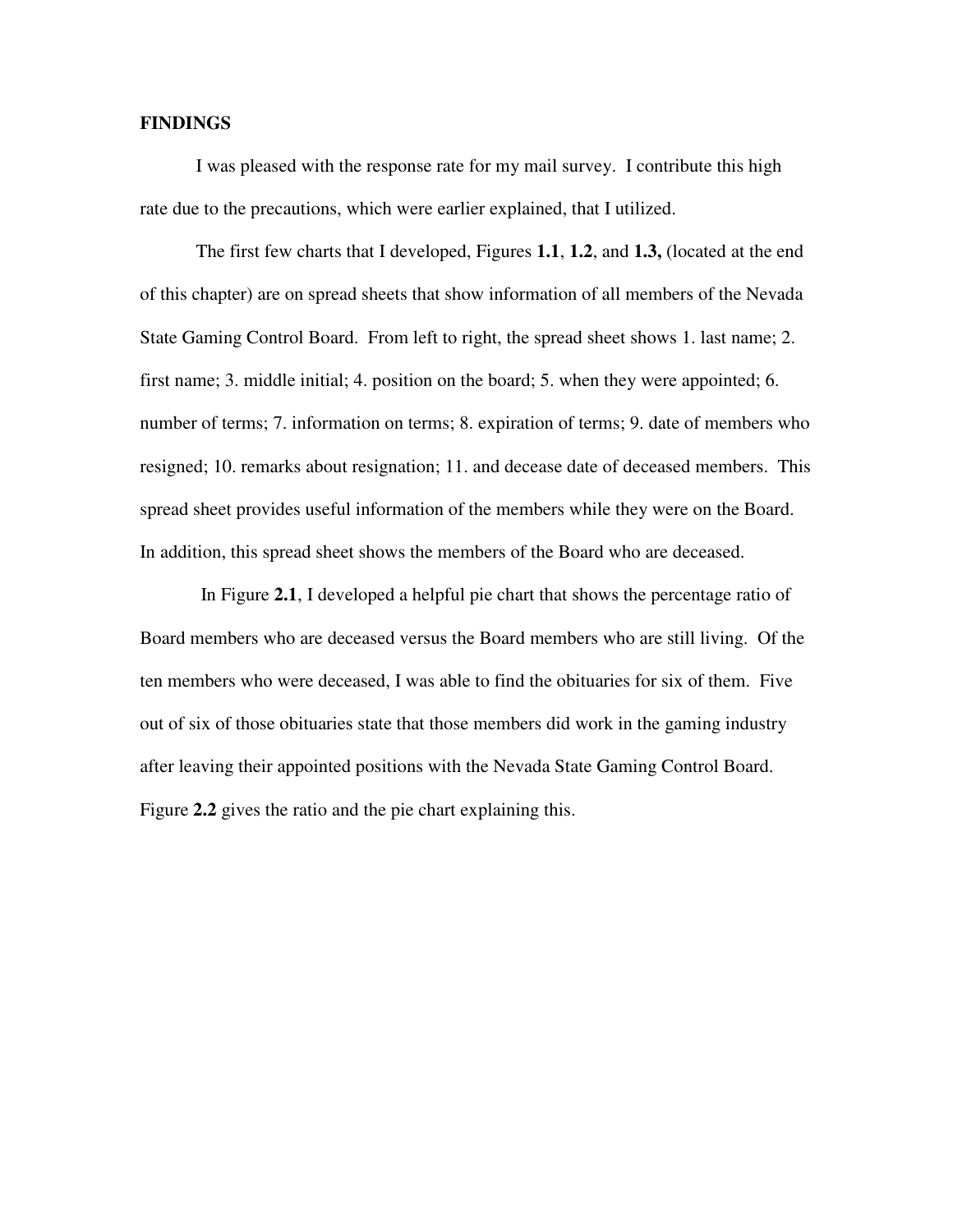



The next chart I developed, which is Figure **3.1**, gives the ratio of members who are currently on the Board versus members who have previously served. Ninety two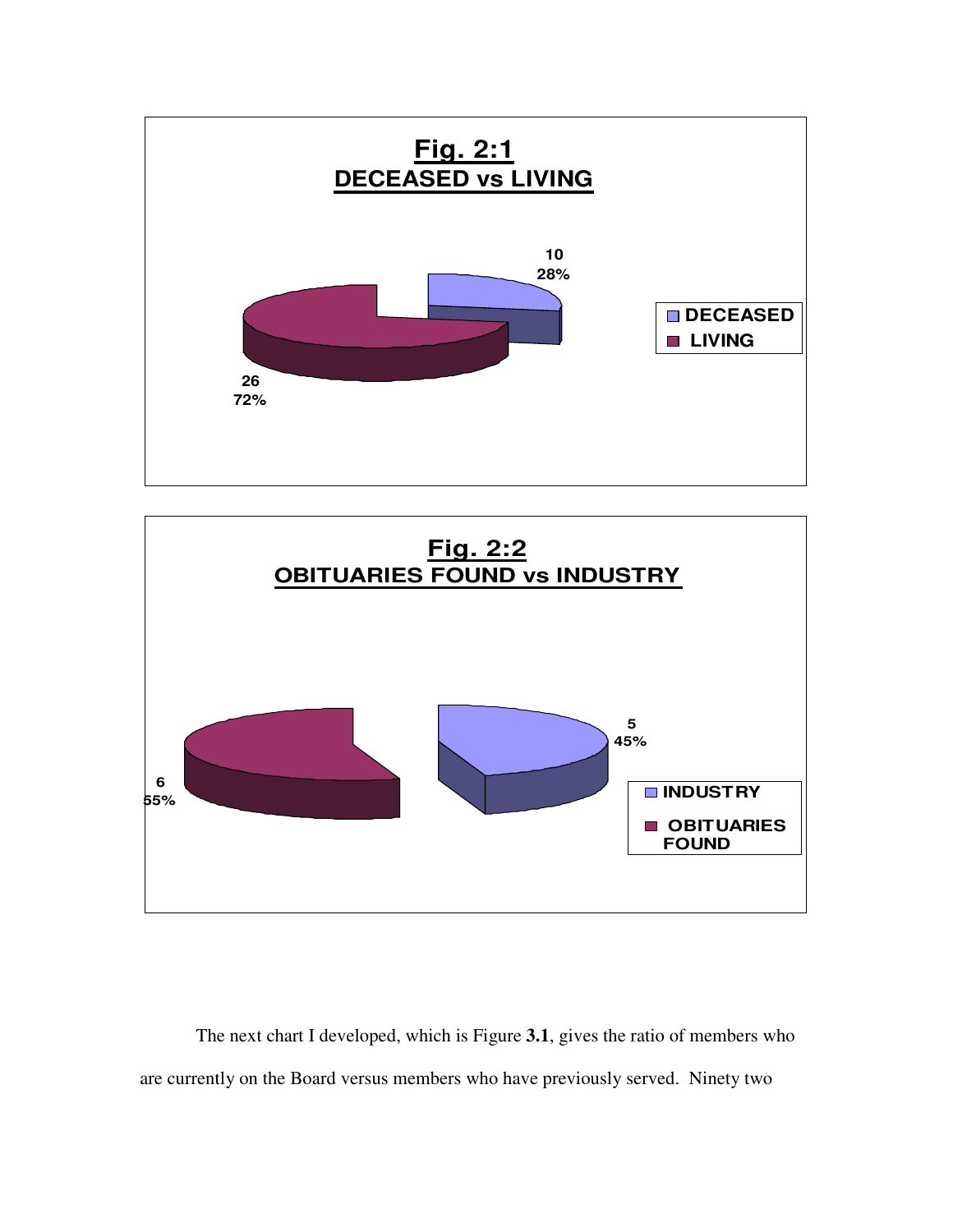percent of the individuals in my research were members who have previously served on the board and eight percent are members who are currently serving. This chart is helpful to make obvious that the three, or eight percent, of members are still serving on the Board and therefore, I was not able to determine, thus far, whether or not those members entered into the gaming industry.



The last and final chart that I developed shows the outcome ratio of my experiment. Figure **4.1** is a pie chart that illustrates both, the number and percentages of all individuals that responded in my survey, which either did or did not enter into the gaming industry after leaving their appointed position with the Nevada State Gaming Control Board. As one can see, seventy eight percent of the members who responded to my survey did enter into the gaming industry after leaving the Board and only twenty two percent did not enter into the industry. This number shows that the majority, or seventy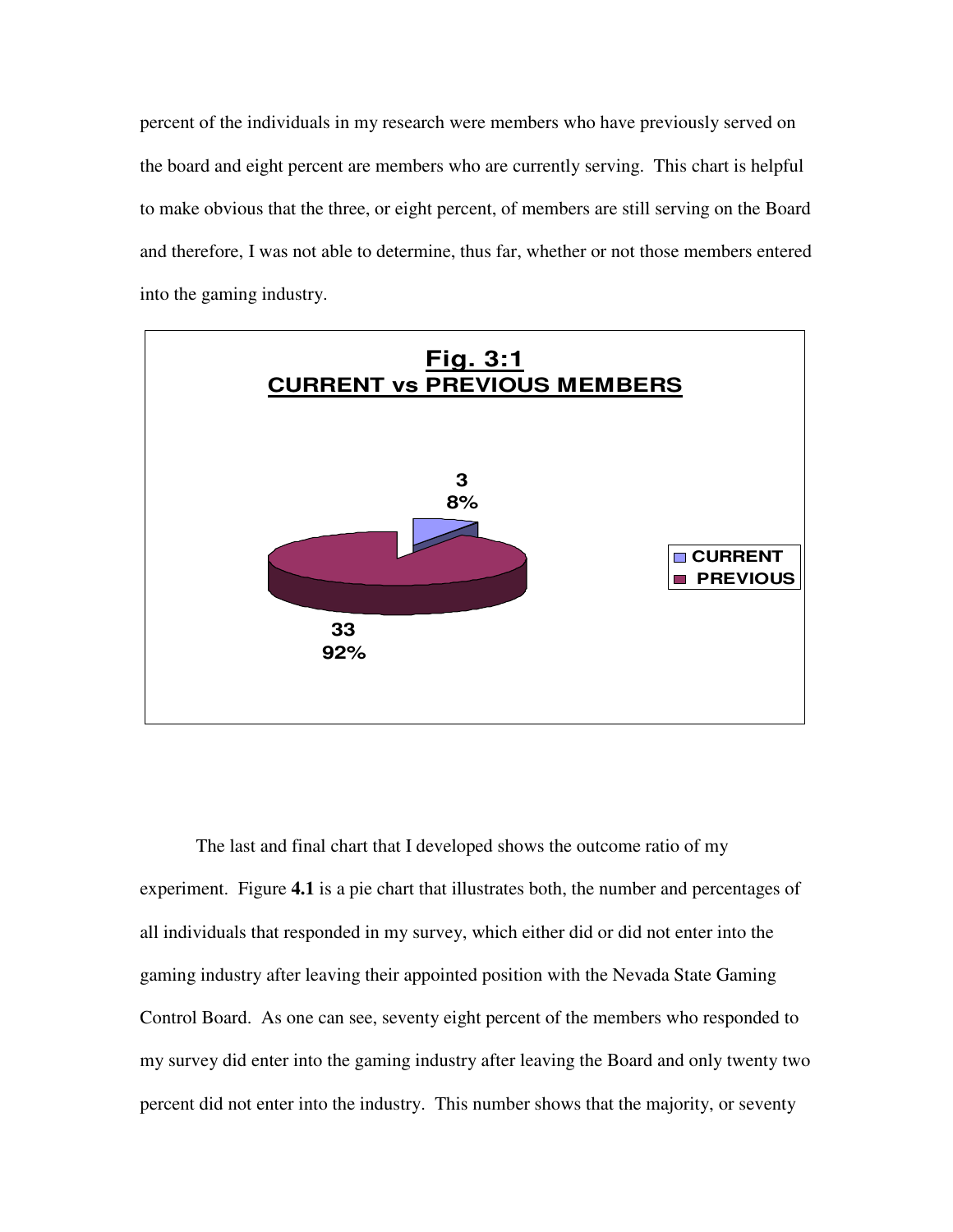eight percent, of individuals did utilize the Board as a stepping stone into a lucrative position within the gaming industry.

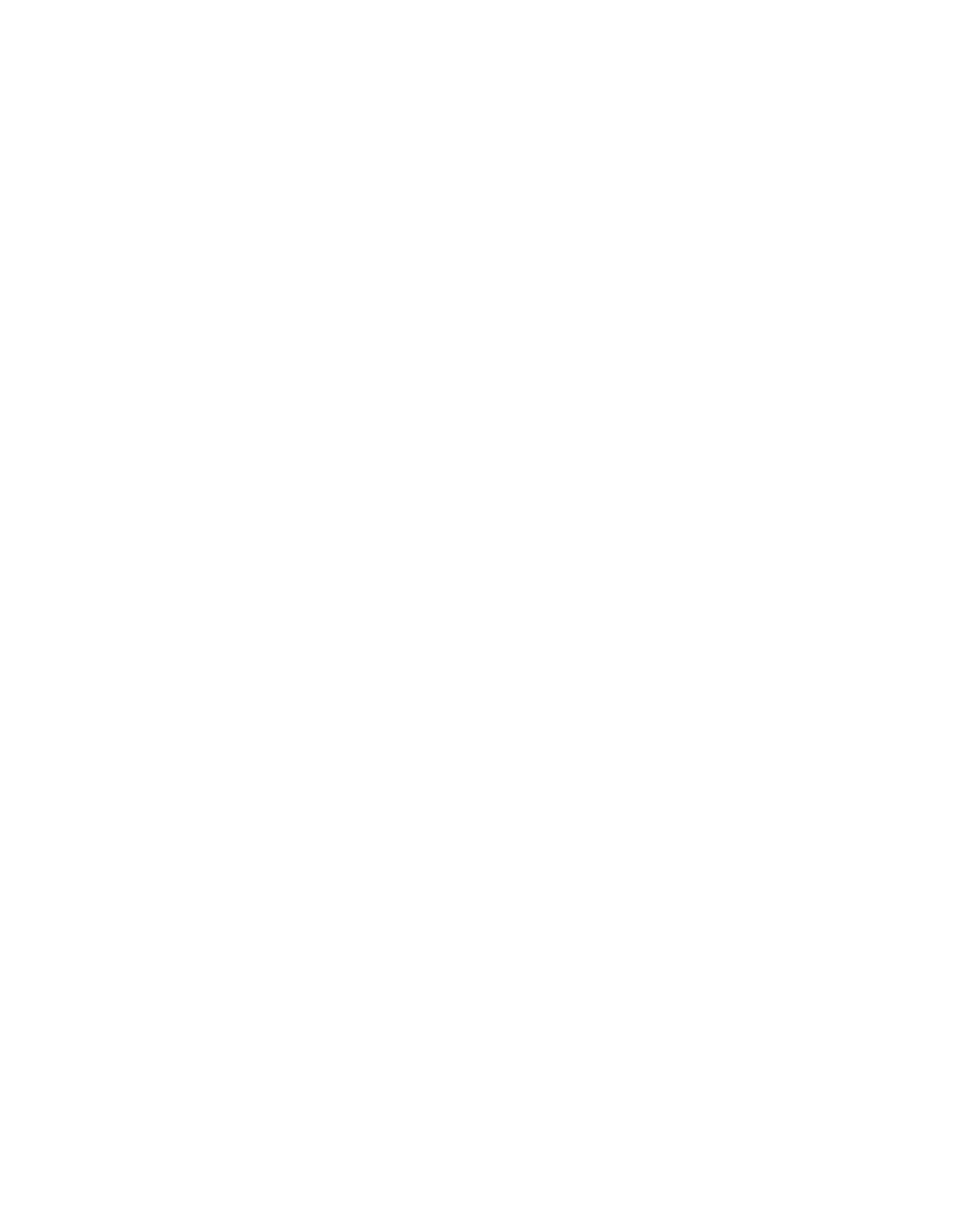#### **BOARD MEMBERS PERSONAL HISTORY**

My mail survey consisted of thirty two questions of which some of the more important ones I am going to discuss in this section of my paper. The individuals who responded to my survey, I will point out the following: age of appointment, date of appointment, date of resignation, date and place of birth and position of appointment. The Nevada State Gaming Control Board, as I mentioned earlier, consists of three fulltime members. In most cases, each of the three members has an expertise in either law, financial, or administration and subsequently serves in one of those three positions. In addition, one of the three Board members is appointed as the "chairman" and I will point out who these people are. Knowing the personal history behind the Nevada State Gaming Control Board members aids in helping to put together their complicated professional career paths.

Dennis L. Amerine was appointed to the Board at the age of forty nine on February  $1<sup>st</sup>$ , 1987 and resigned from his appointed position on October 31 $<sup>st</sup>$ , 1989. Mr.</sup> Amerine was born in Las Vegas, Nevada in 1948. Due to his bachelor's degree in accounting, Mr. Amerine served as the financial member of the three member Board. Once Mr. Amerine left the Board he held many positions within the gaming industry such as key employee for the former Sport of Kings and consultant for the gaming industry.

Dale W. Askew was appointed at the age of thirty four on December 1<sup>st</sup>, 1980 and resigned from his appointed position on January  $1<sup>st</sup>$ , 1983. Mr. Askew was born in Great Basin, Kansas in 1946. He received his Bachelor's degree in business administration and became a certified public accountant. Therefore, he served the position of the financial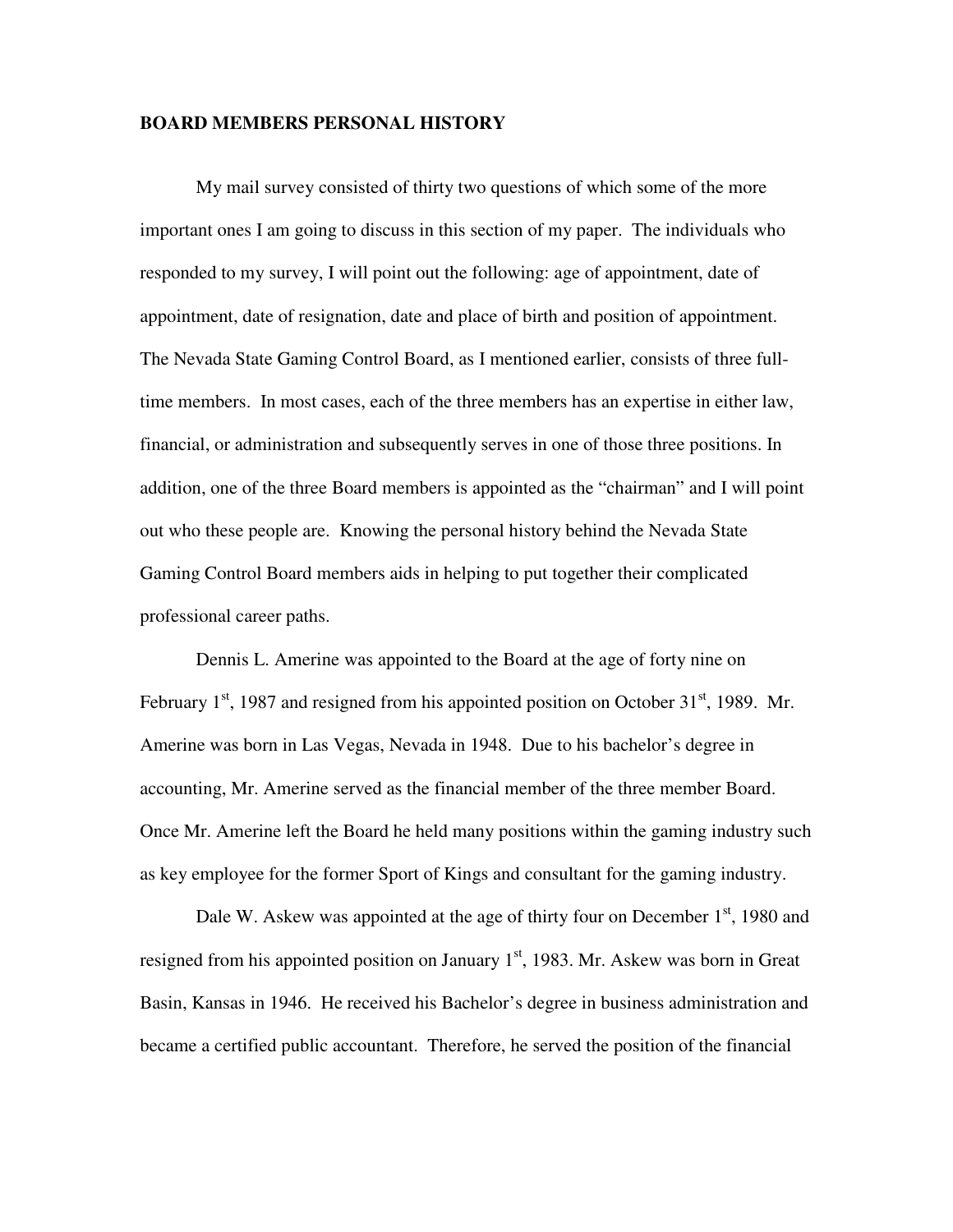member. After leaving the Board, Mr. Askew was appointed as the Clark County Controller and later owned his own gaming establishment Del Webb's Nevada Club.

James Avance was appointed as the chair of the Board at the age of forty four on January  $3^{rd}$ , 1983 and resigned December  $31^{st}$ , 1985. Mr. Avance was born in Phoenix, Arizona in 1939. He received his bachelor's degree and also took some additional graduate classes, but did not complete a graduate degree. The administrative position was where Mr. Avance served out his term. Mr. Avance also went into the gaming industry once he left the Board. Some of the positions he held are as follows, vice president for Jackpot enterprises, executive for Cardivan, key employee for Debbie Reynolds Hotel and Casino, and lobbyist for the slot route industry,

Patricia Becker was appointed at the age of twenty nine on the same date as James Avance, January  $3<sup>rd</sup>$ , 1983, but resigned on September 14<sup>th</sup>, 1984. Mrs. Becker was born in Los Angeles, California in 1955. As a lawyer, Mrs. Becker served as the legal member of the three member Board. Mrs. Becker later went on to marry former Board member Steve Ducharme. After leaving the Board, Mrs. Becker obtained the position as senior executive for the Aladdin, and also owns her own gaming consulting firm.

Richard W. Bunker was first appointed to the Board at the age of thirty five on January  $1<sup>st</sup>$ , 1979, appointed as the "chairman" on January  $1<sup>st</sup>$ , 1980, re-appointed again as "chairman" on January  $1<sup>st</sup>$ , 1981, and finally resigning on January  $1<sup>st</sup>$ , 1985. He was born in Las Vegas, Nevada in 1933. His highest level of education was high school and served as the financial member of the Board. After leaving the Board, Mr. Bunker obtained key employee positions within the Circus Circus and the Aladdin Hotel and Casino.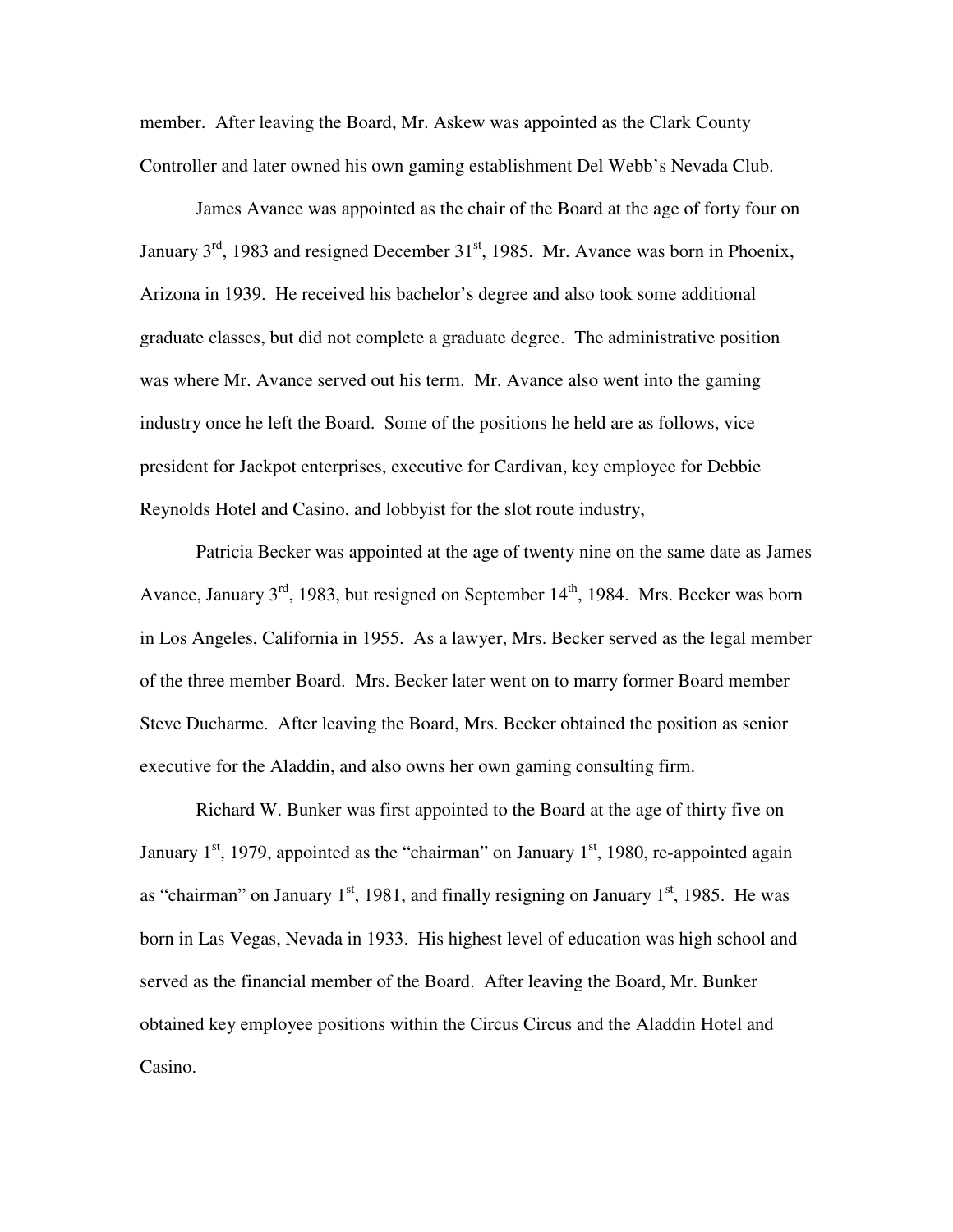Steve Ducharme was first appointed to the Board at the age of forty three on January  $3<sup>rd</sup>$ , 1991, then re-appointed on January 1<sup>st</sup>, 1995 and later appointed as the "chairman" on September  $19<sup>th</sup>$ , 1998. He completed his appointment by letting his term expire on December  $31<sup>st</sup>$ , 2000. Mr. Ducharme was born in Lowell, Massachusetts in 1948. He completed his bachelor's degree and currently is three classes short of his Masters in Public Administration. Due to his education and previous work experience as a police officer, Mr. Ducharme served as the legal member of the board. Once Mr. Ducharme left the Board, he began consulting for the gaming industry.

Philip P. Hannifin was first appointed as the chairman at the age of thirty six on January  $1<sup>st</sup>$ , 1971 and was then re-appointed as "chairman" on January  $1<sup>st</sup>$ , 1973 and finally re-appointed again as "chairman" for the last time on January  $1<sup>st</sup>$ , 1977. He subsequently did not stay long after his last re-appointment, resigning on July 15<sup>th</sup>, 1977. Mr. Hannifin was born in Butte, Montana in 1935. He received his bachelor's degree and also completed a few graduate classes. Mr. Hannifin served as the administrative member of the Board. He left the Board to work directly within the gaming industry as an executive director.

C. B. Harris was first appointed to the Board at the age of thirty eight on January  $1<sup>st</sup>$ , 1993, re-appointed on January  $1<sup>st</sup>$ , 1995 and eventually resigning on December 31<sup>st</sup>, 1998. Mr. Harris was born in San Mateo, California in 1955. Even though he held a law degree, Mr. Harris served as the financial member of the Board. When Mr. Harris left the Board he was hired as a gaming attorney for Lionel, Sawyer and Collins.

S. B. Jacka was first appointed at the age of forty eight on September 17<sup>th</sup>, 1984, re-appointed as the "chairman" on January  $1<sup>st</sup>$ , 1985 and resigned on January  $1<sup>st</sup>$ , 1989.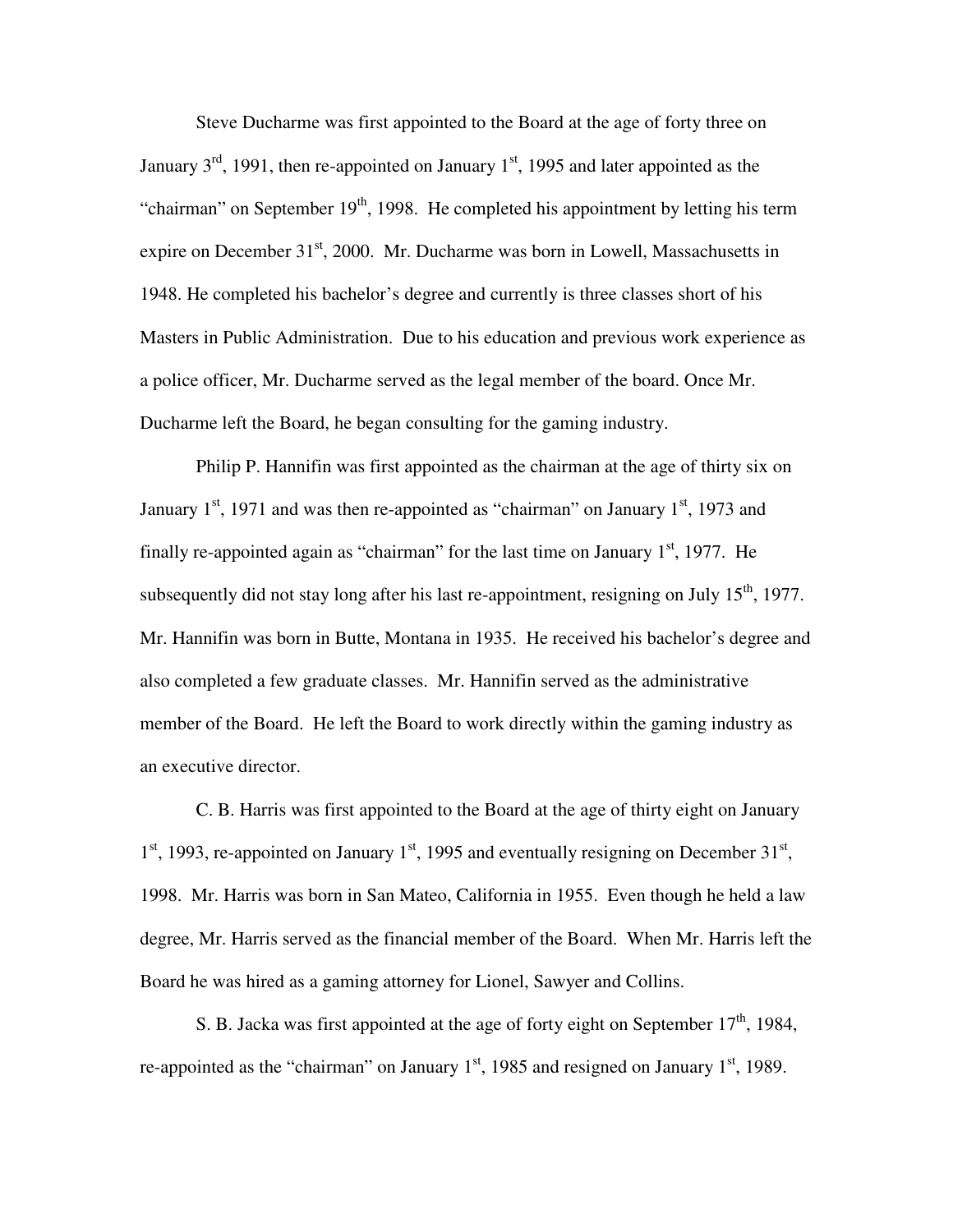Mr. Jacka was born in Beaver, Utah in 1936. He attended three years of college, however did not graduate, but did serve as the administrative member of the Board. Once Mr. Jacka left the Board, he held several positions within the gaming industry. Some of these positions were, member of the Board of Directors for Elsinore Corporation (Four Queens Casino), in charge of regulatory compliance for Bally Gaming, and as a gaming consultant.

Glen N. Mauldin was appointed at the age of forty seven on January  $1<sup>st</sup>$ , 1980 and resigned on January  $1<sup>st</sup>$ , 1983. He was born in 1933 in Walsh, Colorado. Mr Mauldin received his Masters Degree in Business Administration and served as the financial member of the Board. He served as the Chief of Staff for a US Senator once he left his position with the Board.

Wayne O. Pearson was appointed to the Board at the age of thirty six on January 1<sup>st</sup>, 1967 and resigned on January 1<sup>st</sup>, 1971. Mr. Pearson was born in Ely, Nevada in 1931. He received his PhD and served as the financial member of the Board. Once Mr. Pearson left the Board, he served on the Board of Directors for a local hotel and casino, was employed by the University of Nevada, Las Vegas, and owned his own gaming consulting business.

Michael D. Rumbolz was first appointed at the age of forty one on January  $2<sup>nd</sup>$ , 1985, re-appointed on January  $1<sup>st</sup>$ , 1987, appointed to "chairman" on May  $29<sup>th</sup>$ , 1987 and resigned on January  $1<sup>st</sup>$ , 1989. He was born in Biloxi, Mississippi in 1954. Mr. Rumbolz received his bachelor's degree and served as the legal member of the Board. Once Mr. Rumbolz left the Board, he served on the Board of Directors for two local hotel/casinos.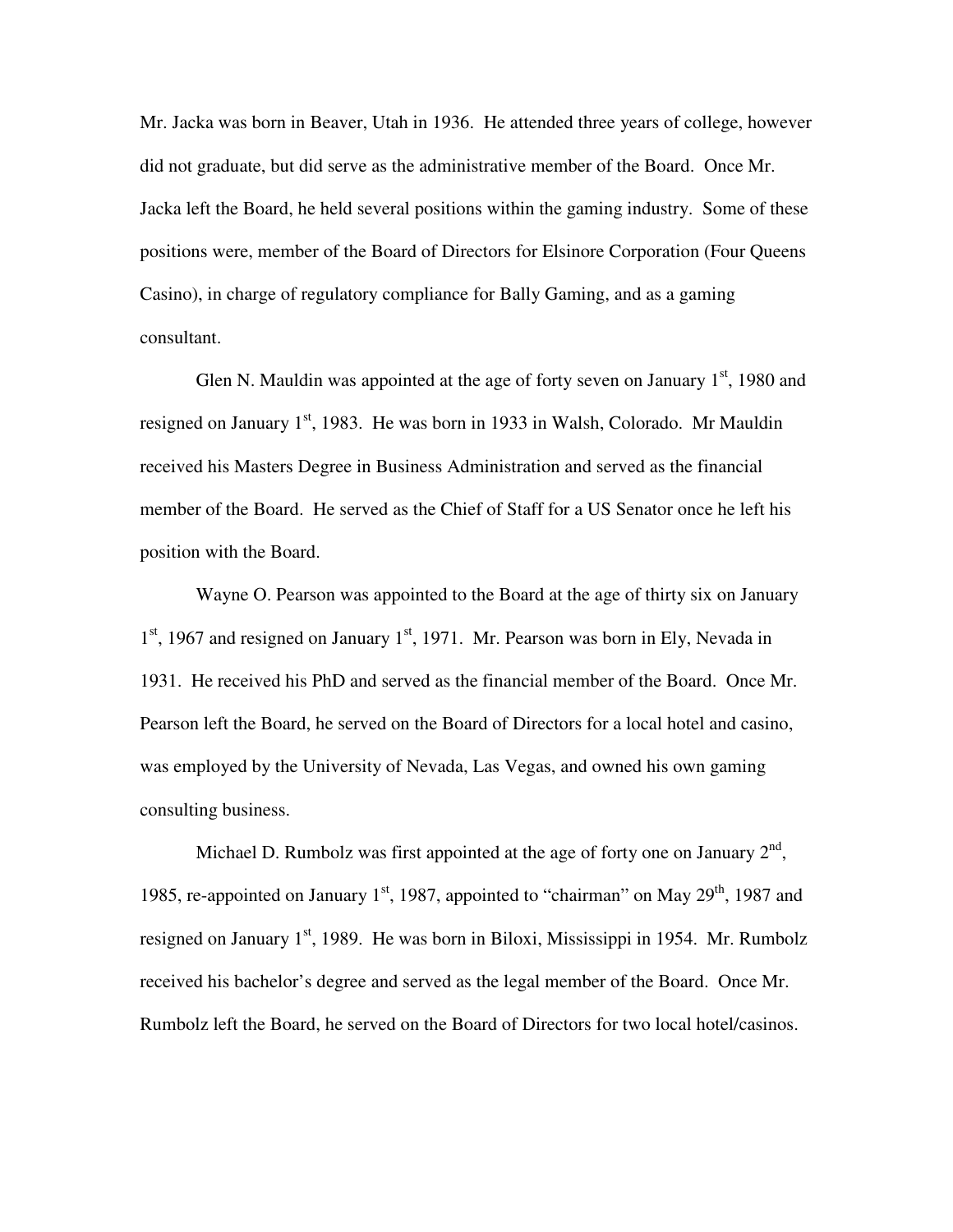Jeffrey A. Silver was appointed on July  $1<sup>st</sup>$ , 1975 at the age of twenty nine and resigned on January  $1<sup>st</sup>$  1979. He was born in Los Angeles, California in 1946. Mr. Sliver received his law degree and served as the legal member of the Board. Mr. Silver, after leaving the Board, started his own law firm specializing in gaming law.

John H. Stratton was first appointed to the Board at the age of fifty three on January  $1<sup>st</sup>$ , 1969, re-appointed January  $1<sup>st</sup>$ , 1971, again re-appointed January  $1<sup>st</sup>$ , 1975, re-appointed for the last time on January  $1<sup>st</sup>$ , 1979 and eventually resigning on January 1<sup>st</sup>, 1983. He was born in Elko, Nevada in 1916. Mr. Stratton completed 2 1/2 years of college. He served as the administrative member of the Board. After leaving the Board, Mr. Stratton semi-retires, occasionally consulting in gaming related matters..

Roger S. Trounday was appointed, at the age of forty three, as the "chairman" of the Board on July  $16<sup>th</sup>$ , 1977 and resigned on December  $31<sup>st</sup>$ , 1979. He was born in Reno, Nevada in 1934. Mr. Trounday attended college, and obtained his masters degree. He served in the administration position on the three member Board. Mr. Trounday, once leaving the Board, entered into the gaming industry in an executive management position for a local hotel and casino.

I am now going to discuss some of the personal history that I was able to research for the members who are now deceased, however, not much information was available for these individuals.

Shannon Bybee was born in 1938 in Tropic, Utah and died at the age of sixty five. He was first appointed to the Board on January  $1<sup>st</sup>$ , 1971 at the age of thirty three, reappointed on January  $1<sup>st</sup>$ , 1975 and left his appointed position in 1979. He was involved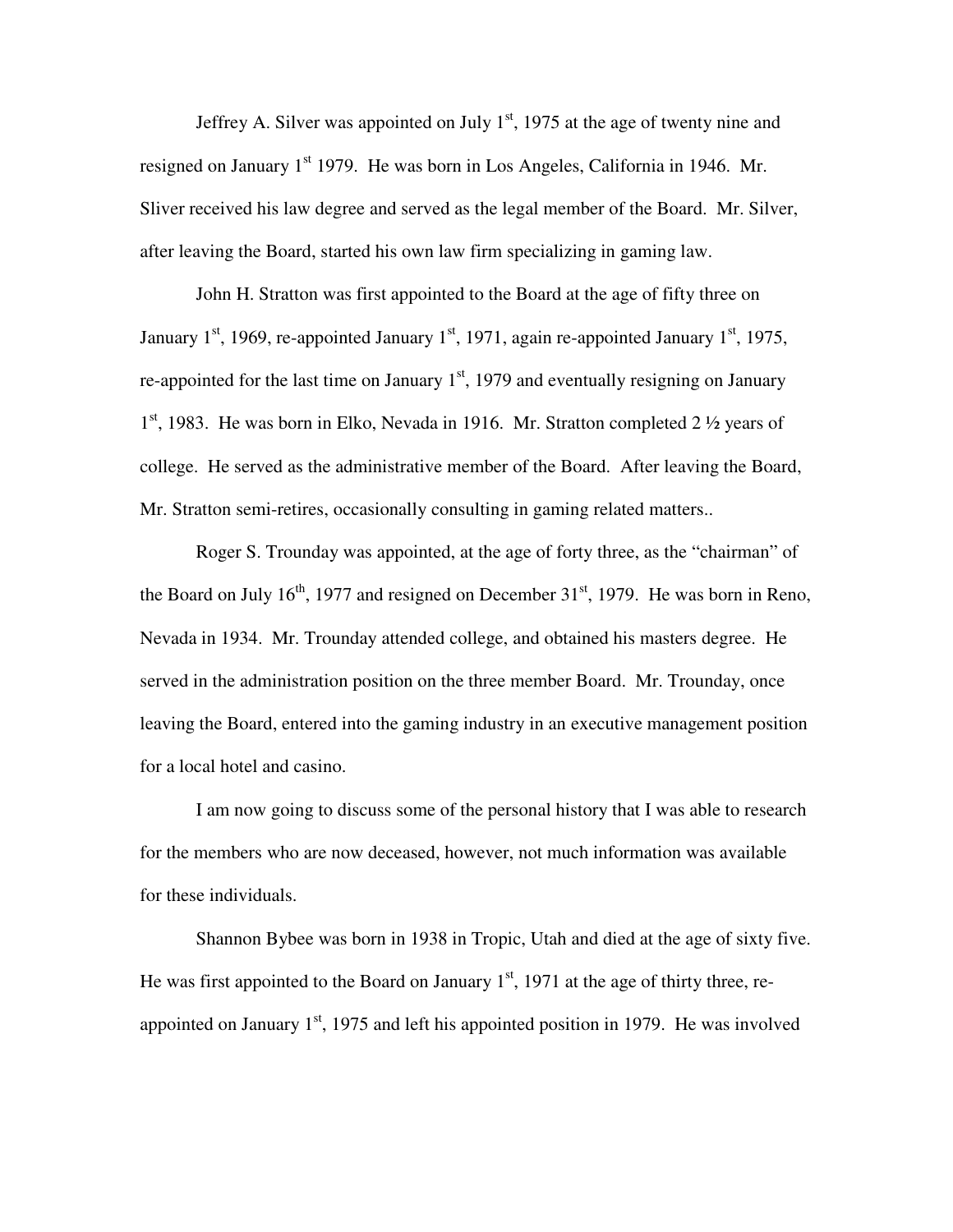in numerous gaming ventures including United Coin, the Golden Nugget, and instructor at the University of Nevada, Las Vegas' International Gaming Institute.

George L. Ullom was born in 1915 in Las Vegas, Nevada. He was one of the original three Nevada State Gaming Control Board Members appointed on June  $30<sup>th</sup>$ , 1959. He was forty four. He left his appointed position on June  $30<sup>th</sup>$ , 1963. After Mr. Ullom left the Board, he engaged himself in several public sector positions. Some of these positions included County Registrar of Voters, Las Vegas Police Department captain, City Manager, Chairman of Tax Commission, and Chairman of Public Service Commission.

Robbins E. Cahill was born in 1905 in Ogden, Utah. He was the first chairman of the Nevada State Gaming Control Board, being appointed on July  $1<sup>st</sup>$ , 1955 at the age of fifty and leaving on December  $31<sup>st</sup>$ , 1959. Once Mr. Cahill left his position with the Board, he held positions both within the public sector and within the gaming industry. Some of the positions included Clark County Administrator, Director of the Las Vegasbased Nevada Resort Association, which represented southern Nevada casinos, Executive Director of the Reno-based Gaming Association of Northern Nevada.

Keith J. Campbell was born in Columbus, Nebraska on May 14<sup>th</sup>, 1924 and died at the age of seventy one. He was appointed to the Board on January  $1<sup>st</sup>$ , 1967 at the age of forty three and permanently retired on January  $1<sup>st</sup>$ , 1971.

W.E. Leypoldt was born in Omaha, Nebraska in 1914 and died at the age of seventy seven. He was first appointed to the Board on March  $1<sup>st</sup>$ , 1961, re-appointed January  $1<sup>st</sup>$ , 1963 and left the Board on January  $1<sup>st</sup>$  1967. Prior to his appointment to the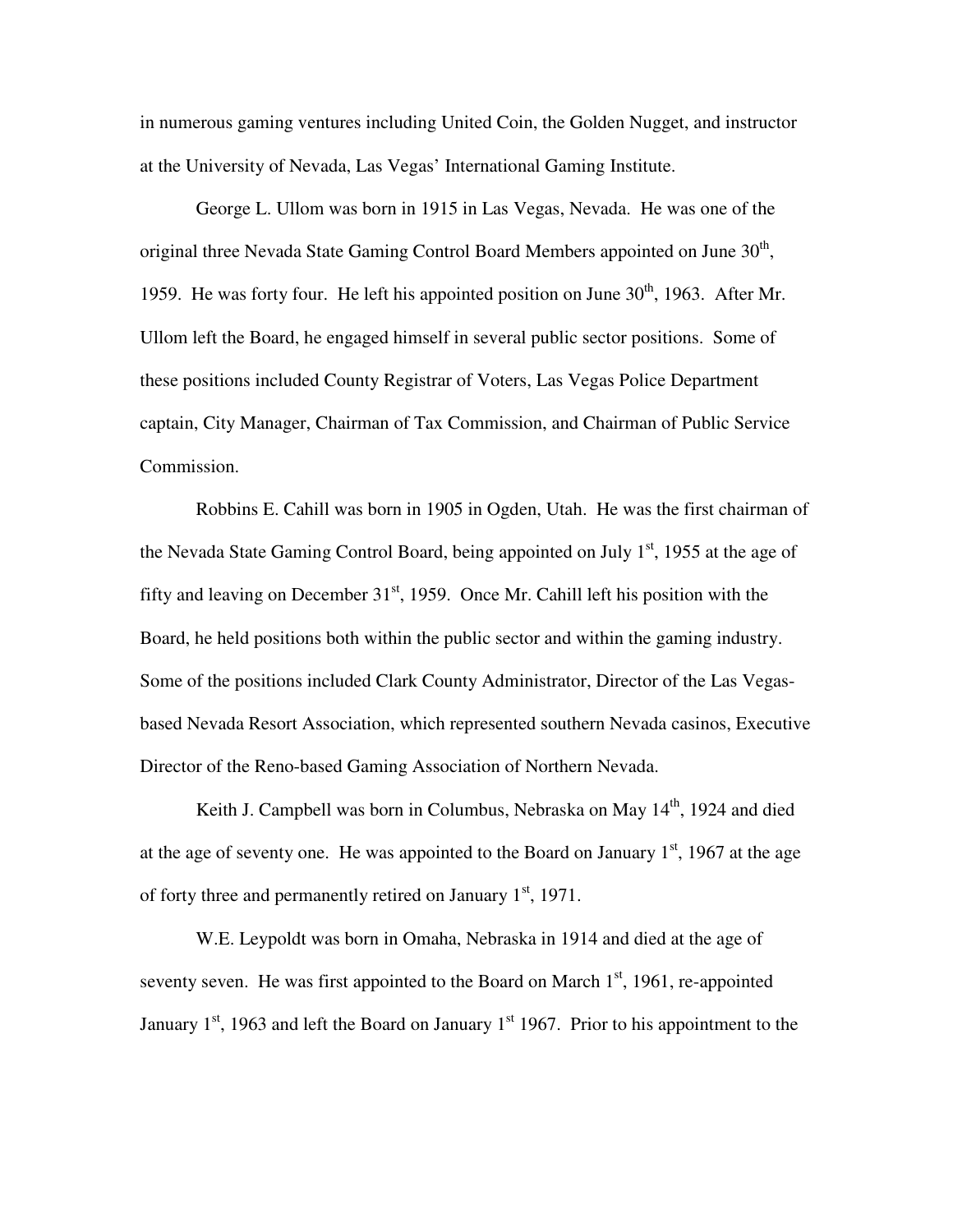Board, Mr. Leypoldt served as Sheriff of Clark County. After leaving the Board, he retired permanently.

The ages of when members of the Nevada State Gaming Control Board were appointed to their positions varies. Out of the thirty six previous individuals who served, I was able to find out the age of appointment for twenty nine of them. The youngest member to be appointed was Patricia Becker, appointed at the age of twenty nine and the oldest being a current member, Bobby Siller, appointed at the age of fifty five. The *average* age of all appointed members is 41. The following bar chart illustrates the ages for all twenty nine of the members.

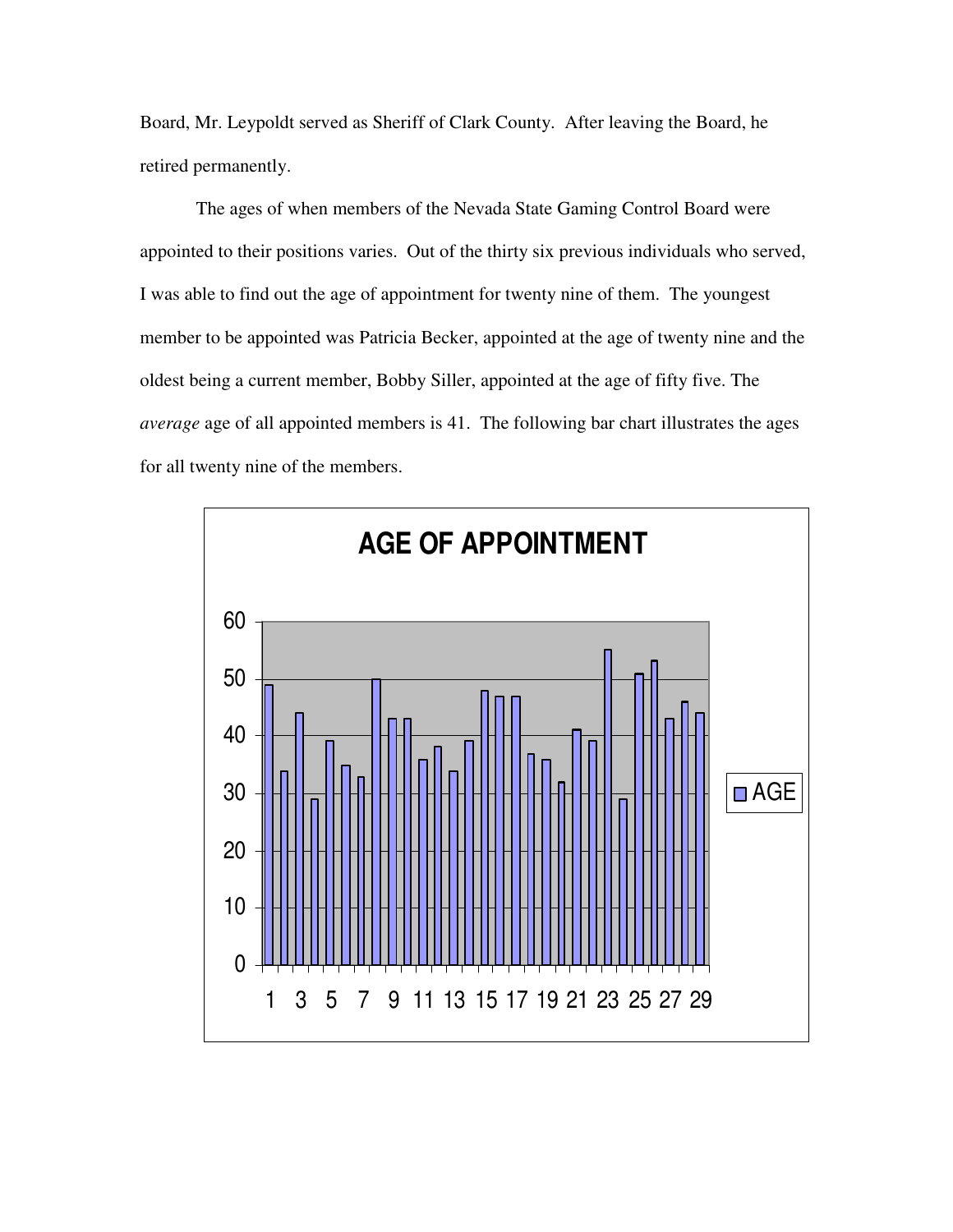In summary, the personal history of members of the Nevada State Gaming Control Board helps to demonstrates the professional career paths for these individuals. In the following, I am going to group together some personal characteristics of the above Board members. As far as place their place of birth, there were only six of the above members who were born in Nevada. This was a bit surprising due to the fraternizing nature of the state's gaming industry. The next most common state for the above Board members to be born in was a tie between California and Utah. Both states had three of the above members born there. Following Utah and California, was Nebraska with two members. The following states all had only one of the above Board members born there: Arizona, Colorado, Mississippi, Kansas, Montana, and Massachusetts.

Out of the thirty six *total* Nevada State Gaming Control Board members, alive or deceased, I was able to locate thirty of their places of birth. In the following, I have developed a pie chart that shows the places of birth of the thirty Board members for the corresponding states.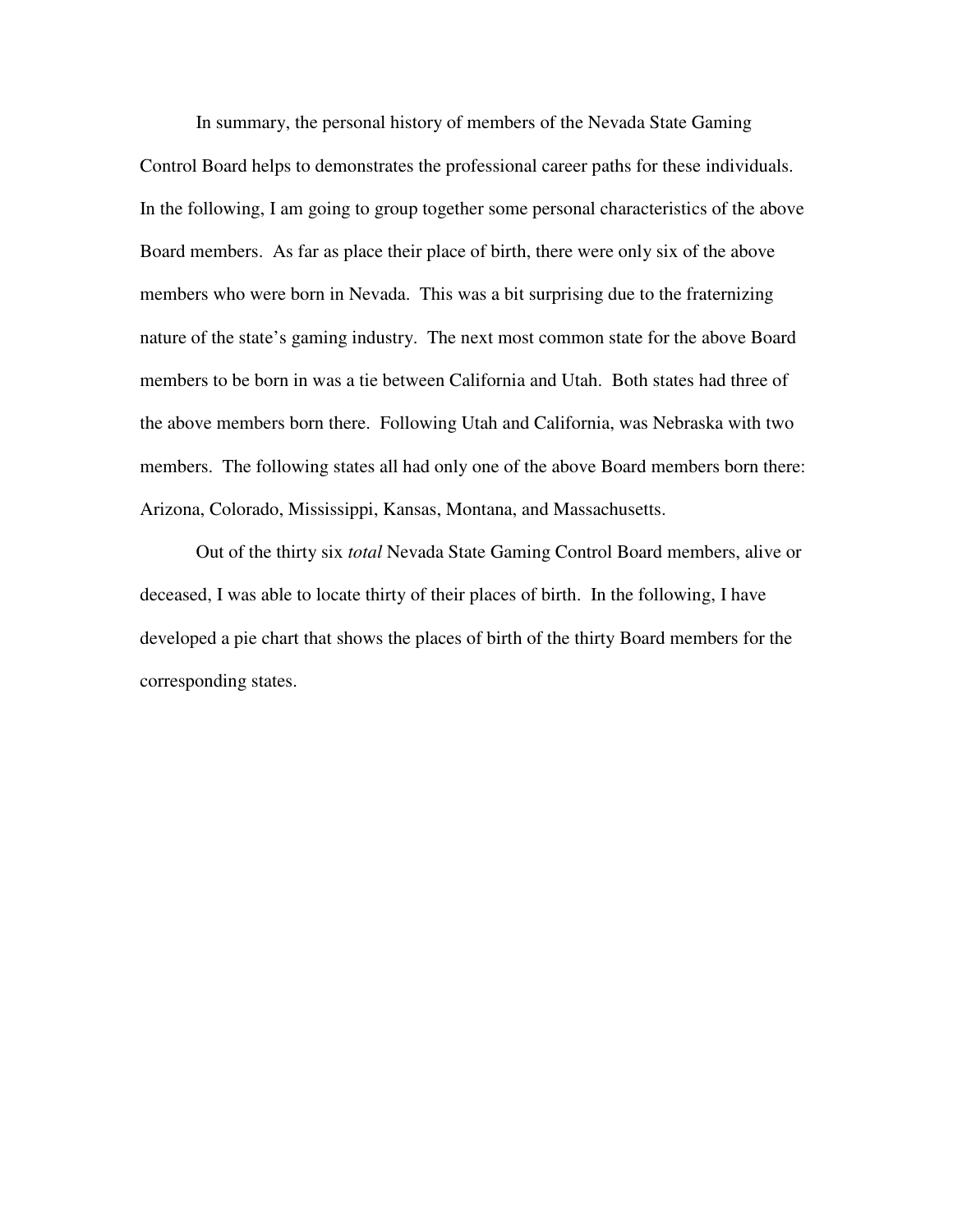

In today's competitive society, education plays a large role in obtaining both a public and private sector position. Many of the Nevada State Gaming Control Board members are highly educated, yet many of them only received their high school degrees. In the 1950's, when the Board was created, higher education was not as common as it is today. Due to this, some of the Board members who were appointed in the earlier dates, did not obtain the education levels as some of the more recent members. The following chart illustrates the education levels for fifteen Board members. I was only able to obtain the level of education for fifteen members due to survey responses and lack of information on obituaries. Unfortunately, the obituaries for the deceased members did not state their levels of education. Due to this, these individuals will be excluded from the following chart.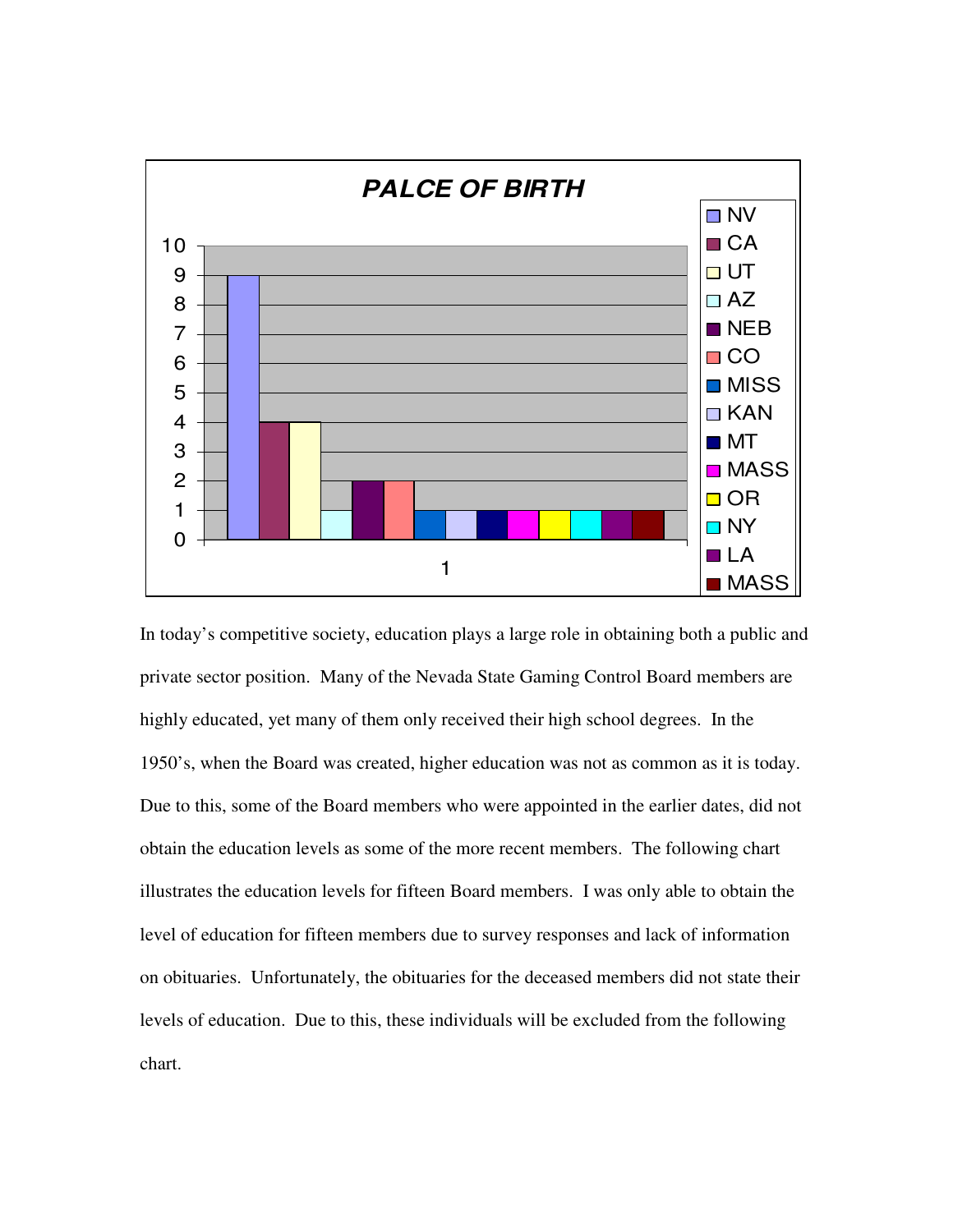In the following chart, the first column from the left signifies the completion of a high school degree. The second column signifies the completion of a high school degree and some college credits, but did not graduate with a four year bachelor's degree. The third column from the left signifies the completion of a four year bachelor's degree. The fourth column signifies the completion of a bachelor's degree and some master's credits, however did not graduate. The fifth column from the left signifies the completion of a master's degree. The sixth column signifies the completion of a PhD. And finally the last column, from left to right, signifies the completion of a law degree.

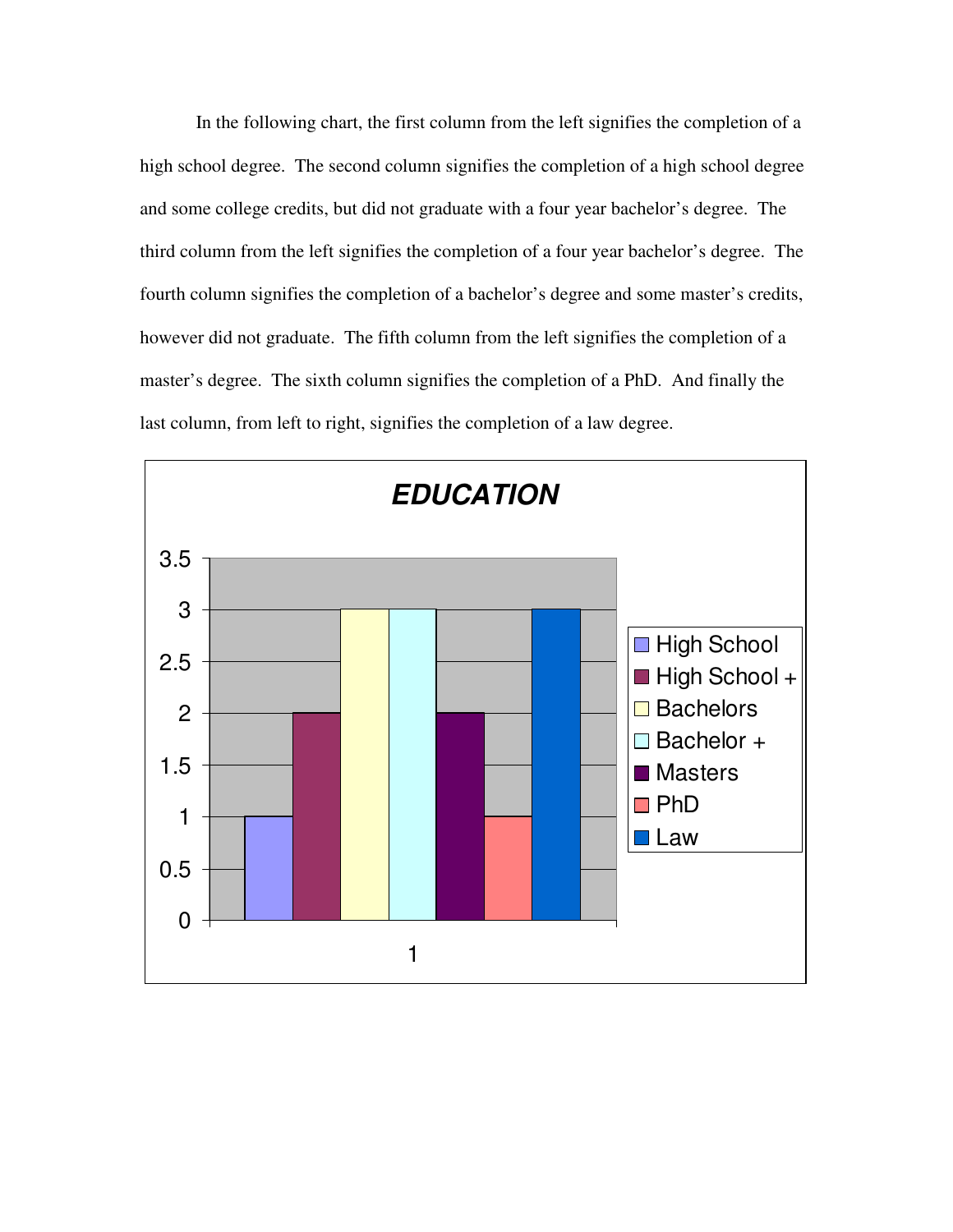#### **POLITICAL CONFLICT OF INTEREST**

The gaming industry, by far, is not the only industry in the State of Nevada that has possible corruption occurring. There has been recent talk about the notion of "conflict of interest" in the political arena. Certain elected and appointed officials may have alternative agendas, some positive and some negative, while serving. "Despite disclosure forms, good intentions, the legislative system is never completely free of questionable influences" (Las Vegas Review Journal March 13, 2005). It is extremely difficult to spot these individuals prior to their appointment. Unfortunately, due to the nature of people, often politicians and appointed officials can be influenced by monetary gains.

We have seen perfect examples of this right here in the State of Nevada within the past couple of years. The most notable of the so-called conflict of interest or political corruption came about during the investigation of Michael Galardi's gentleman's club, Cheetahs. There were many actors involved in this political scandal, but a few of the most popular names were commissioners Dario Herrera and Lance Malone. Michael Galardi, the owner of Cheetahs Gentleman's Club was giving "kick backs" to certain politicians who had an influence on decisions affecting the cash flow of his businesses. Dario Herrera and Lance Malone accepted Mr. Galardi's "kick backs" in return for favorable legislation toward Mr. Galardi's gentleman's clubs.

 There are many political actors who are serving on Boards which may be considered a conflict on interest. Three individuals in the Nevada political arena, who I believe, are part of a conflict of interest issue are Pete Goicoechea, Joe Hardy, and Dean Rhods. Mr. Goiciechea is a Republican who serves in District 35, Eureka and currently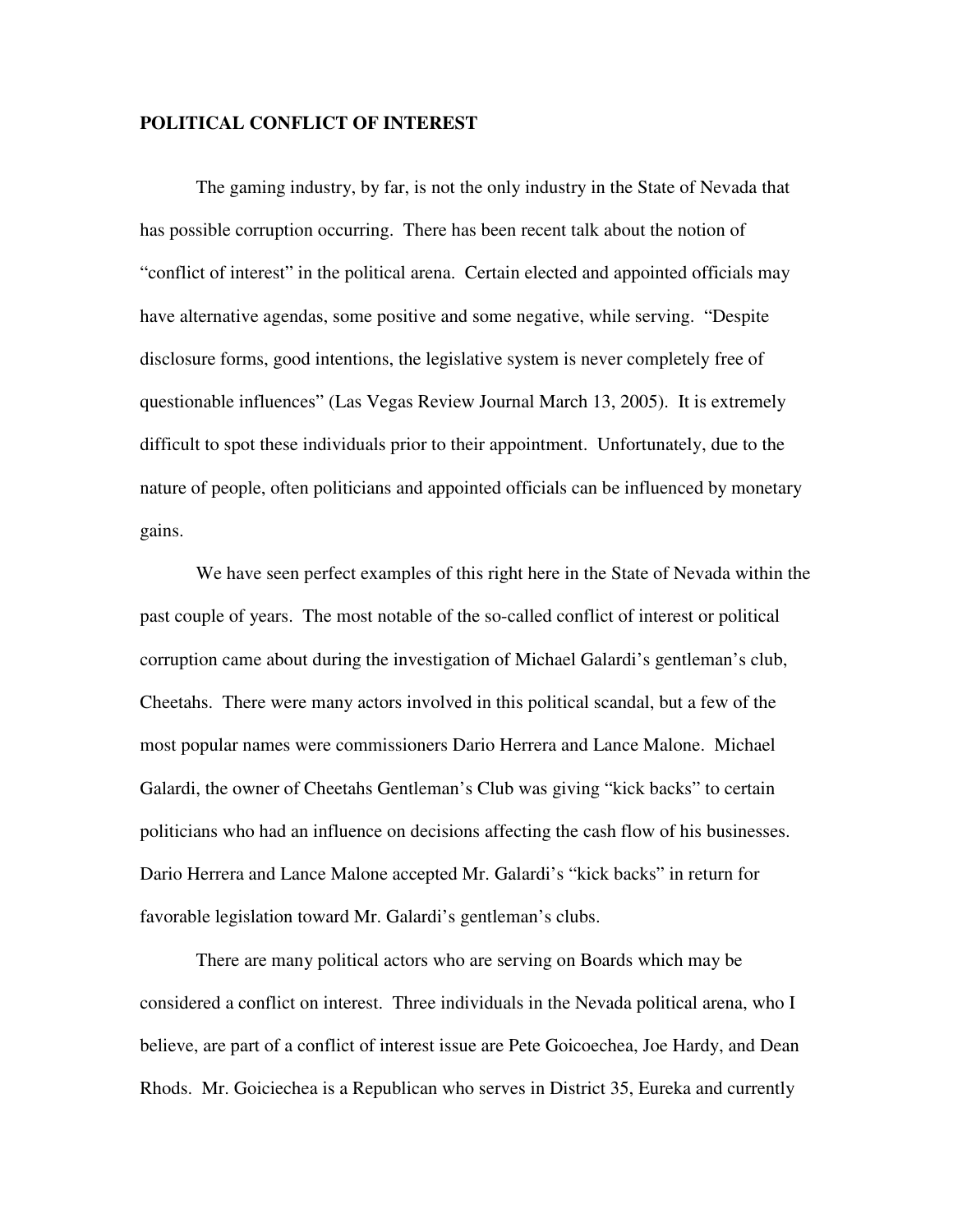owns a cattle ranch. The conflict of interest issue that arises here is that Mr. Goiciechea also serves on the Import Grazing Board. The decisions made by this law maker could have an alternative agenda to better his cattle ranch rather than bettering the public and community. Next, Joe Hardy is a Republican in District 20, Boulder City and is a practicing physician. Mr. Hardy is also Boulder City's appointee to the Clark County Health District which again can be a potential for a conflict of interest issue. Lastly, is Dean Rhodes who is a Republican in Northern Nevada District, Tuscarora. Mr. Rhodes owns a large cattle ranch and also sits on the Board of Directors for Public Lands. Once again, the decisions he makes, while sitting on the Board of Directors for Public Lands, could have alternative motives that will potentially only benefit his own cattle ranch.

These examples relate to the gaming industry by means of members of the Nevada State Gaming Control Board entering into the industry after their appointment. Accepting "kick backs", while on the Board, in the form of future high-paying, executive level positions within the industry, in return for favorable decisions, is a potential for conflict of interest. This problem of conflict of interest or corruption within the Nevada State Gaming Control Board came about when the gaming industry developed into a very wealthy and influential industry in Nevada. When industries become extremely powerful they can easily use that power to achieve certain outcomes such as favorable decisions by the Board, rewarded later on with high-paying, executive-level positions within the industry. Another example of how this idea relates to the gaming industry is when contracts are given to companies that are owned by relatives of Board members.

There is no "quick fix" for this type of problem nor will the problem ever be completely eliminated. However, the "main" goal should be to eliminate corruption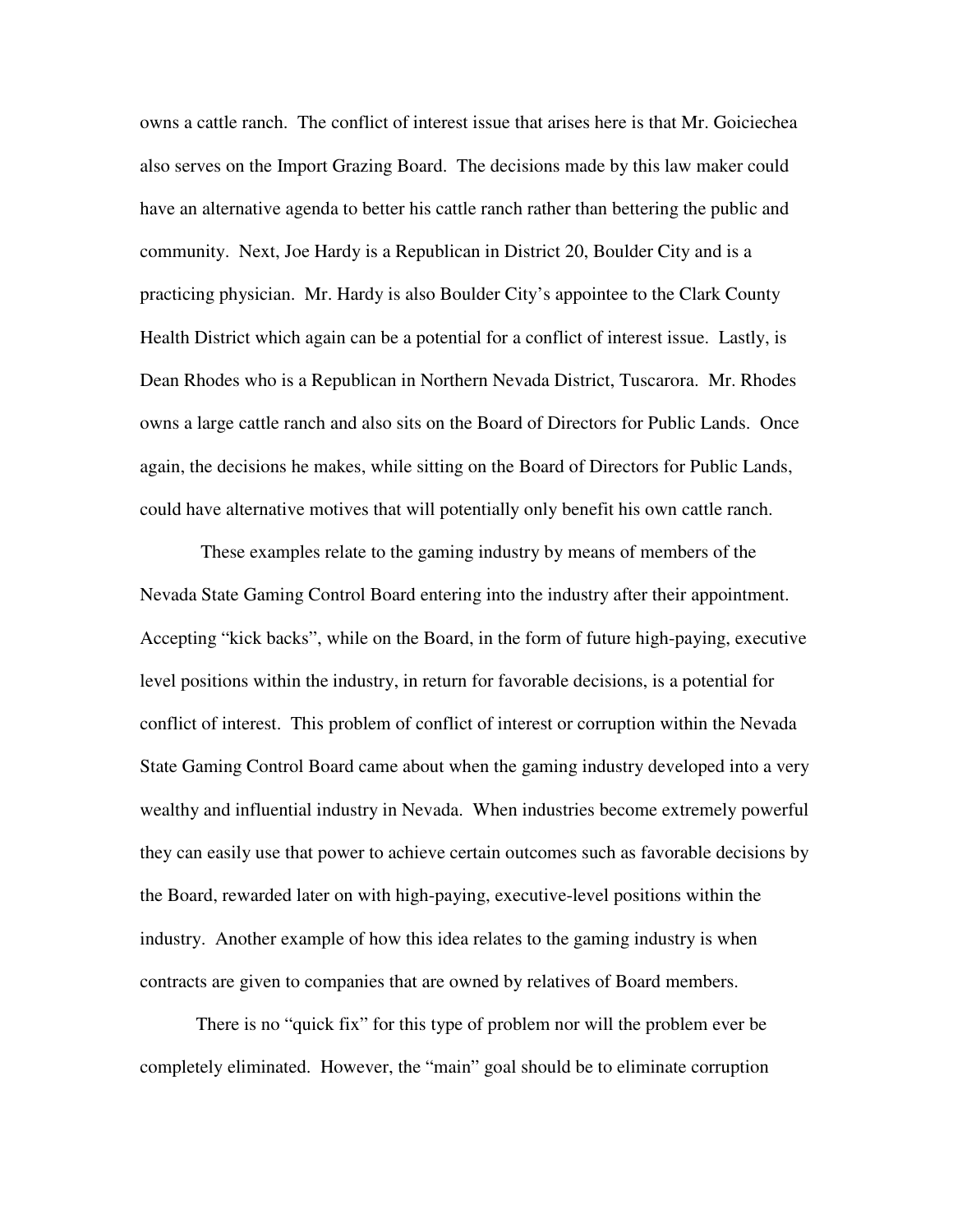within the regulatory agency and the gaming industry. This will never be an easy task and can only be accomplished by taking small steps in the right direction as opposed to tackling the problem all at once. Also, one cannot put a time limit on how long it will take for this goal to be attained. In addition, these goals can only be accomplished in stages. One must be very careful when setting goals and objectives due to the practical issues dealing with those goals and objectives.

To help prevent any form of corruption from occurring in the State of Nevada, the Nevada law-makers have implemented a "One-Year Cooling Off Period." This cooling off policy states that once members leave their appointed positions on the Board, they must wait three hundred and sixty-five days (one year) before they begin their employment within the Nevada gaming industry. The one-year cooling off period is relatively new and has come under criticism, some saying it is unfair, others saying it is not long enough to be effective. The cooling off period concerns only those members who wish to enter into the gaming industry, in the State of Nevada, after leaving their appointed positions.

Overall, the one-year cooling off policy is an excellent tool for deterring corruption, but there are still some negative implications that arise. Of course, one could implement a two-year cooling off policy, which would definitely reduce the amount of corruption, however this would not be fair to the Board members. Not earning an income for one year is difficult enough and two years would be too much of a penalty and would deter many competent individuals from serving on such a Board. Also, one could establish a policy which would state that once members leave the Nevada State Gaming Control Board, they are totally forbidden to work in the Nevada gaming industry, but this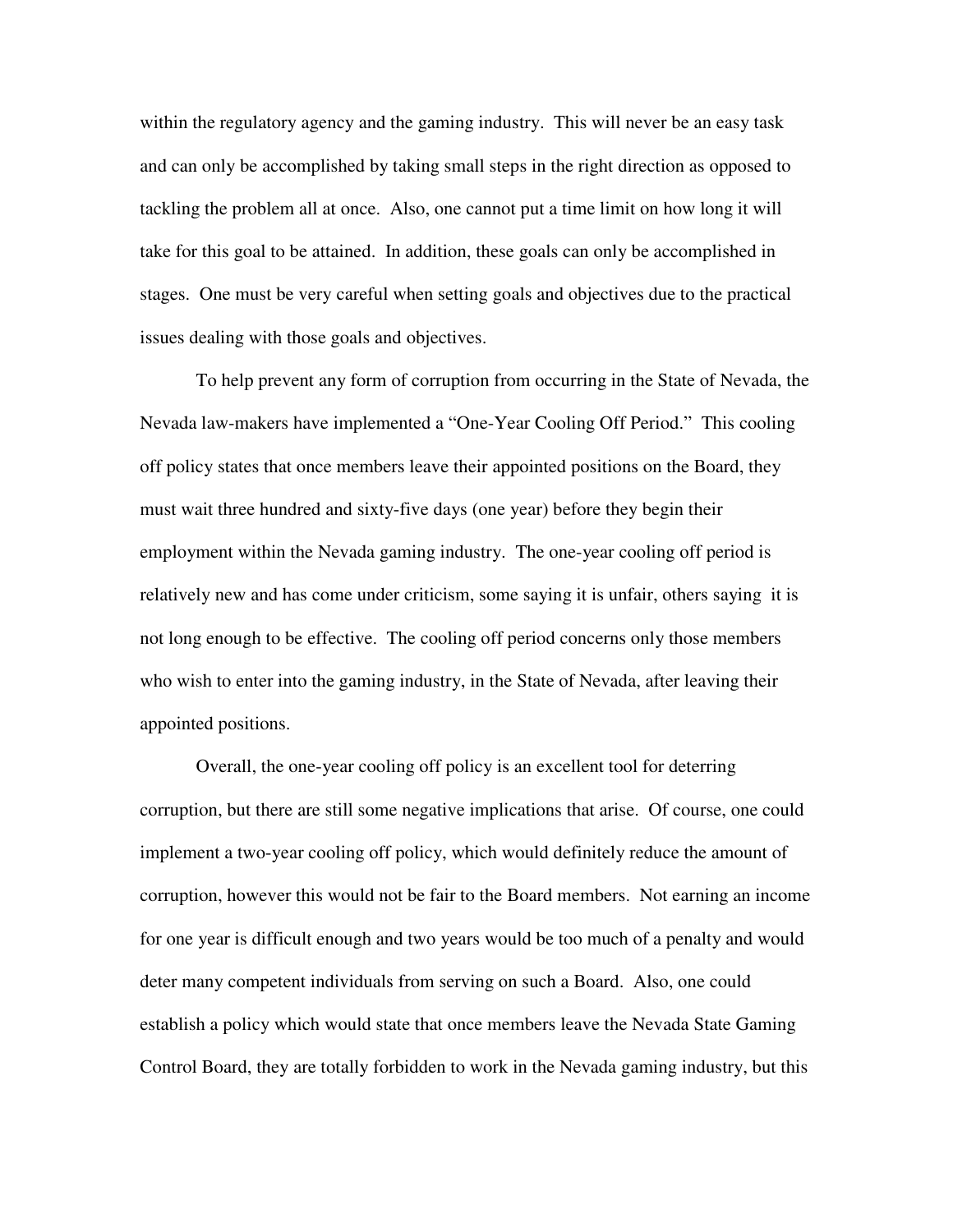again is not realistic. Most Board members have strong gaming expertise and forbidding them to work in the industry would punish them for doing an important public service for Nevada. Also, it is important to remember that these ex-gaming regulators have expertise that is needed by private industry.

 The only realistic way to reduce this form of corruption from occurring is to keep a close eye on the decisions that members are making while serving on the Board. If members continually make controversial decisions that favor certain establishments, a red flag should go up. Obviously, if Board members know their decisions are being closely monitored for patterns of favoritism, this will help reduce the amount of corruption from occurring. The gaming community in the State of Nevada is still relatively small so corrupt decisions will quickly be recognized. Making Board members accountable for their decisions, and when these decisions are controversial, having the media and other concerned parties demand explanations for theses decisions, will help ensure the integrity of the decision-making process.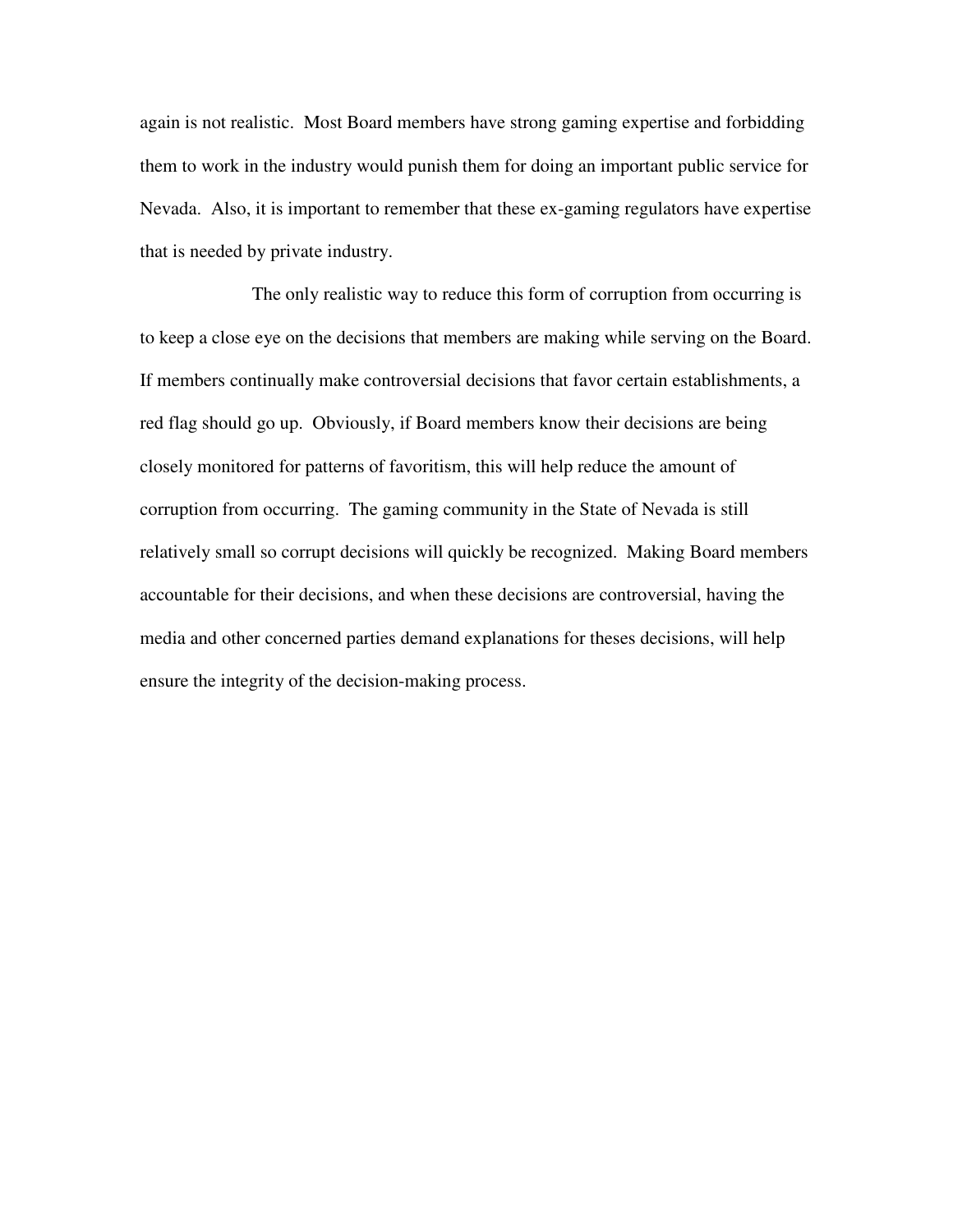#### **ANALYSIS**

There are large volumes of literature explaining the negative implications that can occur when regulators enter into the industry which they once regulated. I agree with this literature to an extent. There is the possibility that negativity can arise from ex-regulators entering the industry, however through my research, I have found positive implications that can also come about from this occurrence. Problems commonly arise when industries work in conjunction with the regulatory bodies that ultimately regulate them. As an industry, businesses will often lobby, not only to benefit their own agenda, but also to benefit the industry as a whole. When these businesses join together, for a common goal, they become extremely powerful. Powerful entities become very influential when striving for a common good that will assist the industry in monetary advantages. When this occurs, the regulatory committee no longer has the power of enforcement or the ability to create policy. In the following, I will demonstrate the negative implications of this occurring in the casino industry with a few brief examples.

 The casino industry relates to this organizational issue in terms of their regulatory committees, the Nevada State Gaming Control Board and its power to regulate the industry. Especially in the State of Nevada, with gaming being legal in almost the entire state, the industry, as a whole, will benefit if the regulatory committee is on the side of gaming. However, when individuals within agencies become influenced by organizations that are trying to benefit themselves financially, then negative implications arise that affect the general public. In the private sector, specifically the casino industry, the main goals are revenue and market share. If the industry will benefit from the control of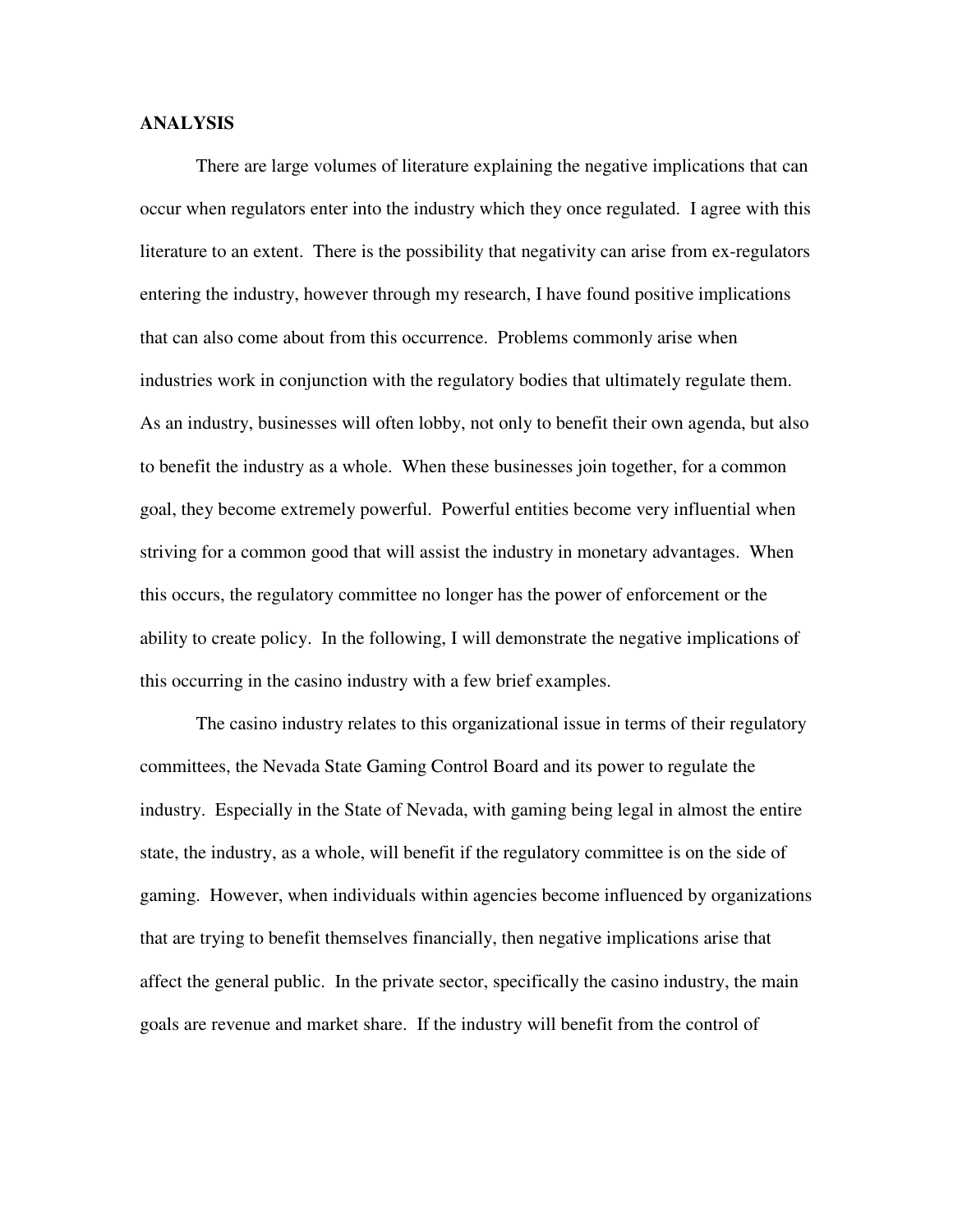regulations affecting revenues and market share, then that industry will adopt the measures needed to acquire this control.

 The casino industry, as a group, has lobbied to reduce different forms of taxation such as slot machine taxation, table games taxation, and payroll taxation. The casino industry is taxed on each individual slot machine, individual table, and individual employee. This is a considerable amount of money when the average slot revenue from casinos on the strip is well over a billion dollars and the average number of employees per casino on the strip is in the thousands. It is no coincidence that the tax rate inflation on the casino industry, as a whole, has not kept up with the inflation rate or other tax rates such as property and sales tax for the general public. Each taxable entity should increase at the same rate so the burden is distributed evenly among all taxable sectors. The increases in taxes have been disproportionate and have favored the gaming industry. This trend is not beneficial to the community as a whole, yet is supported by the Nevada State Gaming Control Board. This taxing issue is an example of a negative implication that has occurred when the regulatory agency's purpose is no longer benefiting the community and instead is benefiting the industry itself.

 As I stated above, the majority of the literature is pessimistic toward regulators entering the industry which they once regulated. However, through my research, I have found positive events that can occur when regulators enter into the industry that they once regulated.

 Members of the Nevada State Gaming Control Board are very knowledgeable about regulations concerning gaming establishments. Commonly, regulators have an expertise in law, administration, or accounting prior to being appointed to the Board.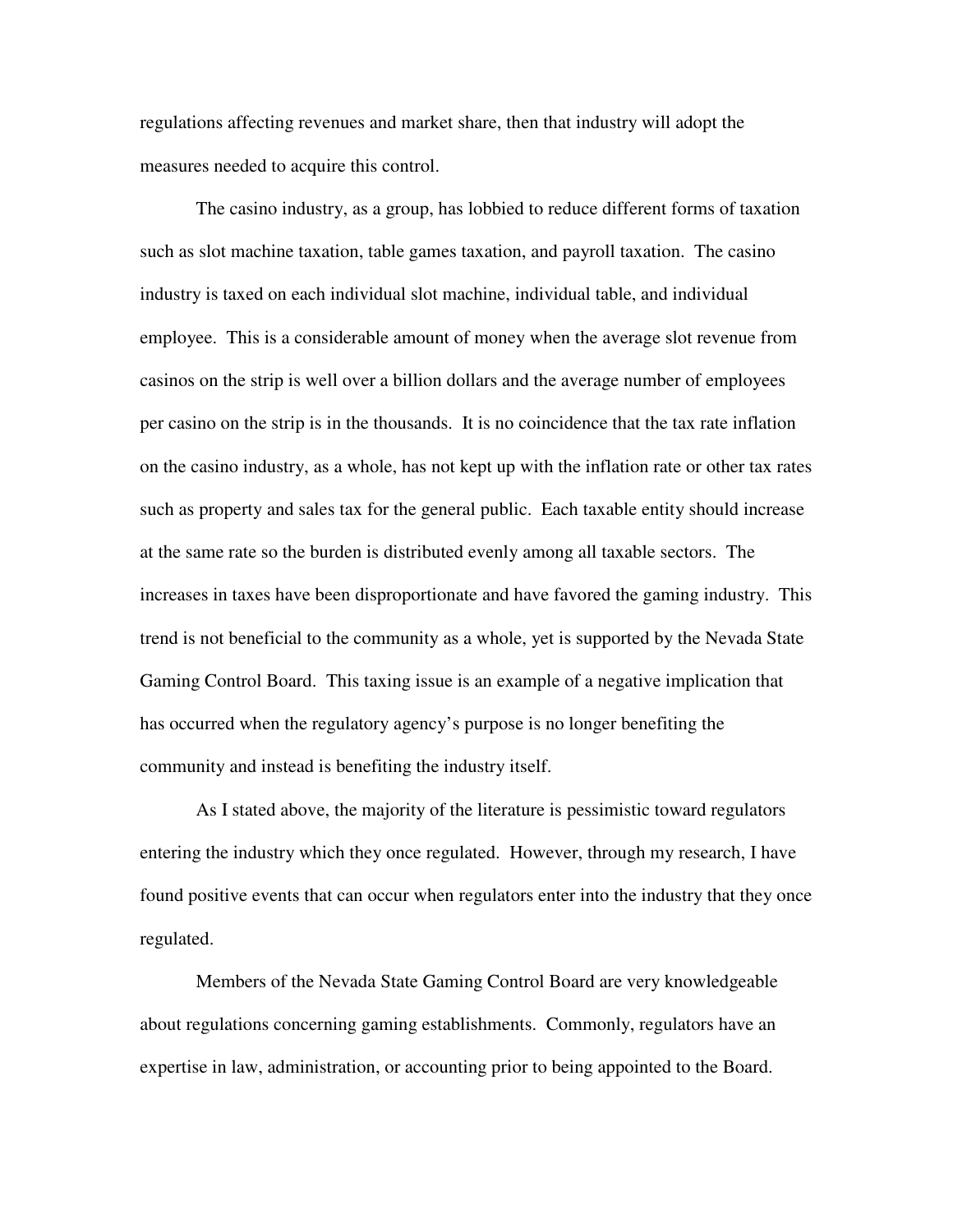Once these individuals are appointed, they use their vast knowledge to regulate the industry. The gaming industry strives to abide by all regulations that are enacted by gaming regulators and there is no better way to do this than to have former regulators on the "pay-roll." By doing this, it helps not only the industry as a whole, but also the individual gaming enterprise to self-regulate. Self-regulation has existed and has been sustained in society as one of a number of ways to regulate. One must realize, however, self-regulation cannot stand-alone. Self-regulation has co-existed with command and control state regulation, with moral codes, and with religious and other social controls of behavior. Self-regulation should only be used to help complete the regulation process and if implemented in a correct and moral manner can better society as a whole.

 In addition to self-regulation, another positive episode that can transpire from regulators entering into the industry which they once regulated is what I call the "career pay-off." Commonly, regulators with the Nevada State Gaming Control Board sacrifice monetary gains when they decide to serve out their appointed positions. In order to be considered for an appointment by the Governor, prospective members must be capable of bringing a vast knowledge of not only the gaming industry, but also a specific skill necessary round out the board's expertise. All members who contain this level of knowledge have worked extremely hard to acquire it. When serving on the Board, and providing their services to the public, these members are not paid anywhere near the amount they could potentially earn in the private sector. However, while the members complete their terms, they obtain vital contacts that enable them to potentially acquire a high-paying, lucrative position within the industry. This is what I consider the "career pay-off." Members gave their time by serving the public and now are rewarded by the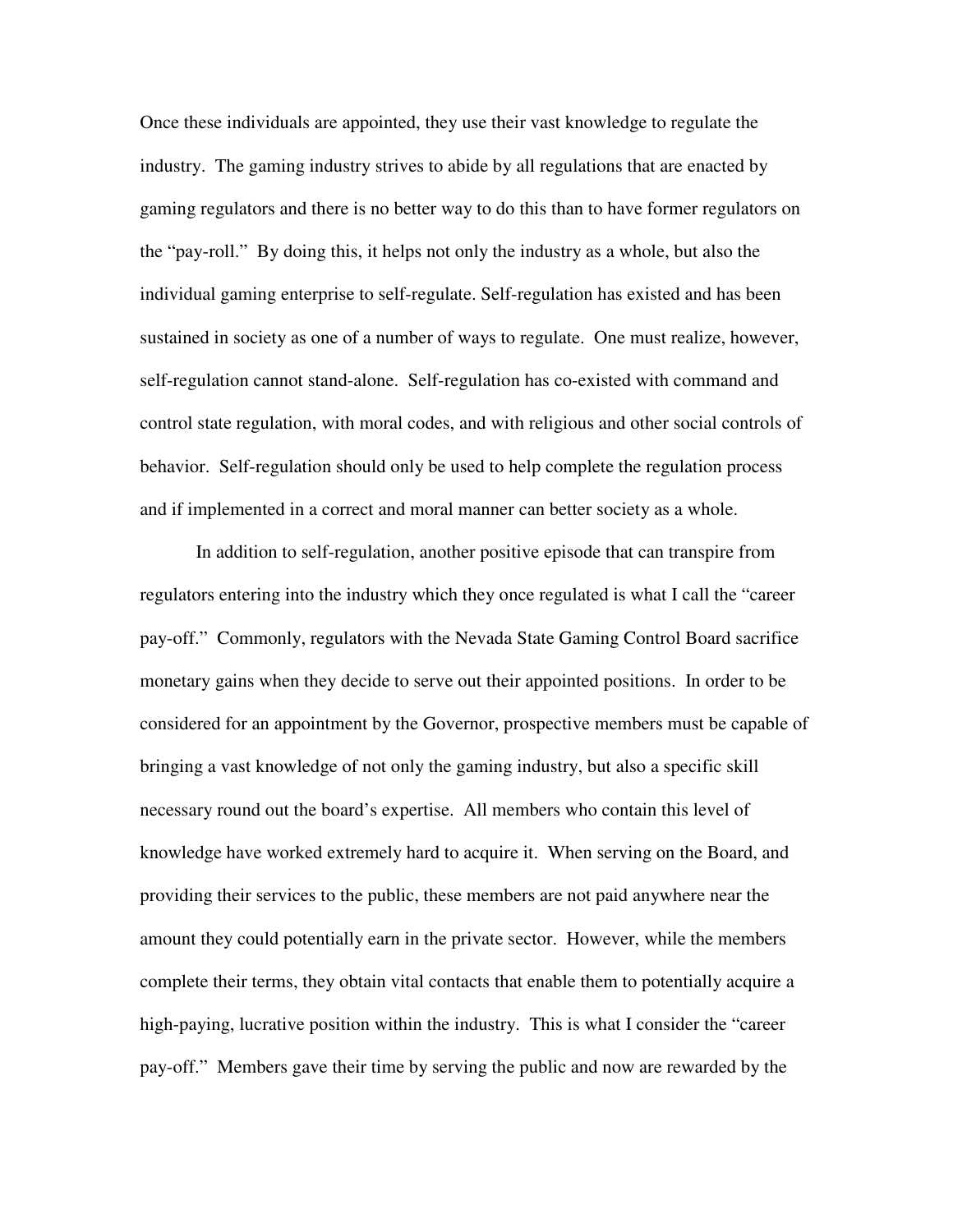industry with the opportunity to be employed by a multi-million or billion dollar company. I feel that these examples exemplify that previous members of the Nevada State Gaming Control Board who enter into the gaming industry have the capabilities that can positively affect both the industry and the public as a whole.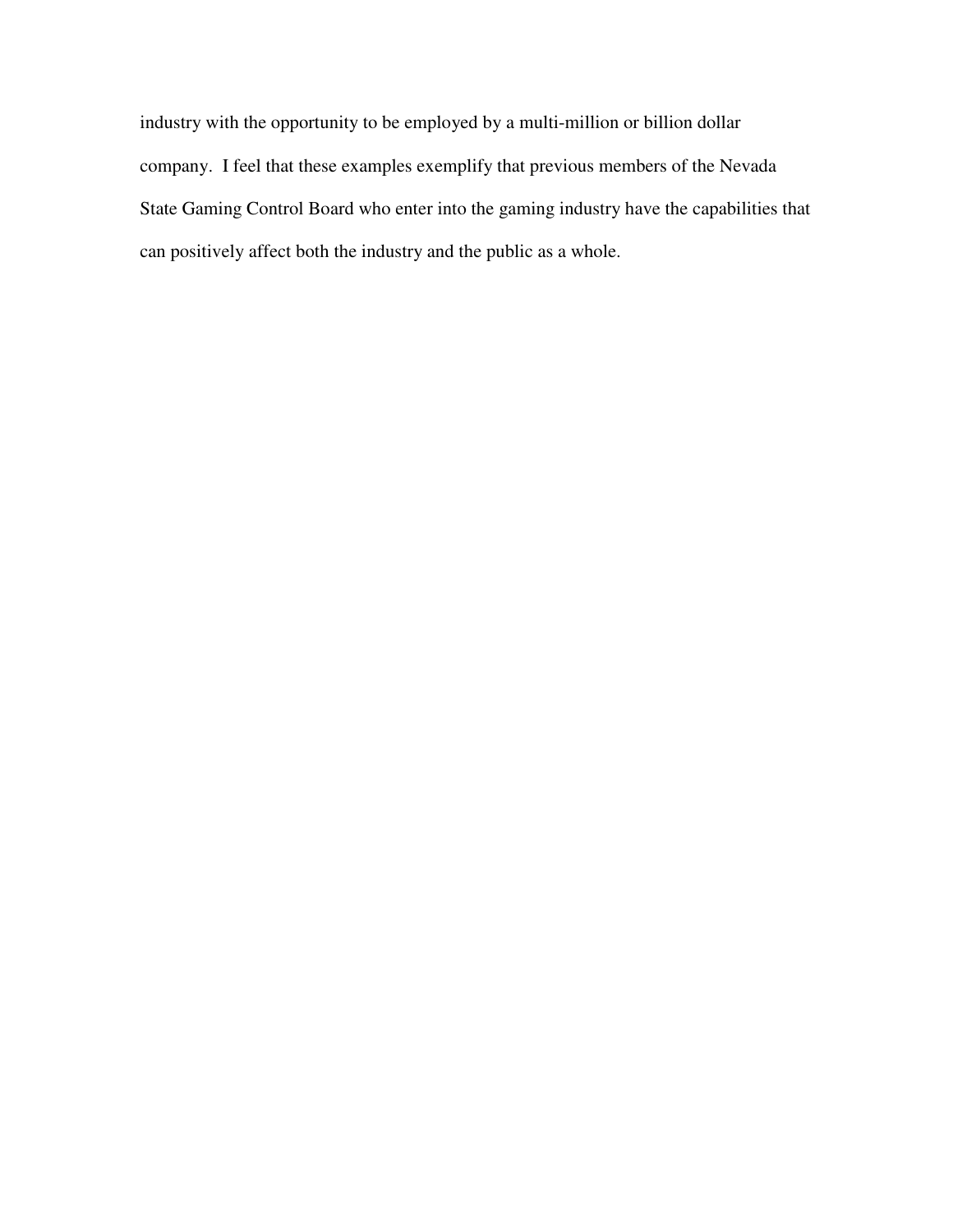#### **CONCLUSION**

Because of developing and distributing my mail surveys, I now have a better understanding of the professional career paths of previous and current Members of the Nevada State Gaming Control Board. And, more specifically, I was able to illustrate some positive outcomes that can arise from members of the Board entering into the industry which they once regulated. Of course, the common practice of members of the Board entering into the gaming industry after serving out their appointed terms has the potential to lead to questionable decision-making by Board members.

How can the Las Vegas community prevent corruption from occurring because of members of the Nevada State Gaming Control Board entering into the industry? This is not an easy question to answer. It is impossible to stop individual corporations, or even entire industries, from becoming powerful entities within the community, however measures can be taken to avoid those corporations or industries from capturing the agencies that regulate them. Currently, there is no available literature providing any specific outline on how to prevent the occurrence of agencies from being captured. Nevertheless, the Las Vegas community has taken steps to reduce the amount of negative implications on the decisions handed down by the Board. The most effective regulation, in my opinion, is the so-called "cooling off period," the policy that prohibits ex-board members from working in the gaming industry for at least one year.

 Las Vegas is no longer a one-industry town. The community's authorities are not as dependent on the casino industry as they once were, with over five thousand people per month moving to Las Vegas. Also, Las Vegas has adopted successful measures to diversify its economy. There is no longer a reliance solely on the casino industry for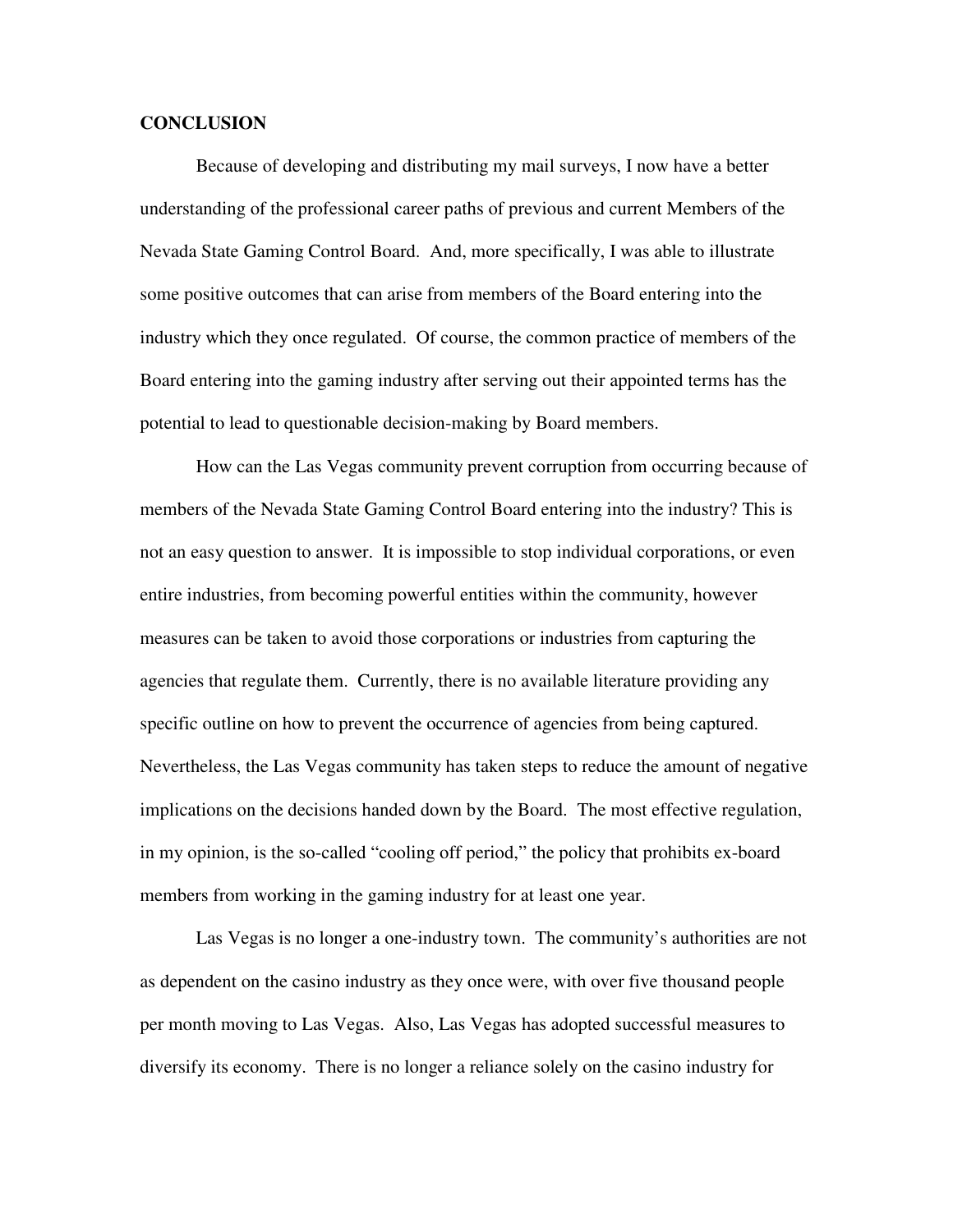community funds. Because of this, the casino industry does not have the power they once had. A recent example of this deals with the very powerful and successful owner of the Venetian Hotel and Casino, Sheldon Adelson. Mr. Adelson is planning to build a 1.5 billion dollar mega-resort on the corner of Las Vegas Boulevard and Spring Mountain. Due to this construction, the Board noticed there would be insufficient parking for customers and employees. They ordered the construction of the mega-resort to be postponed until additional parking garages were added. This upset Mr. Adelson, who fought unsuccessfully for the reversal of this decision. In the past, the Board would have respectfully conformed to the request of powerful casino owners, however this is no longer the case. This example specifically demonstrates how the Las Vegas community no longer automatically abides to the wishes of the casino industry, and therefore, the Board is able to hand down decision that will benefit the public.

The idea of regulatory agencies being captured by the industries which they regulate has become a serious issue nationwide. George Stigler, who developed the idea of the Capture Theory, understood the complications and future problems that could occur if this issue was not recognized. For specific industries, it is in their best interest to control the decisions of their regulatory committees, however this is not generally beneficial for the public as a whole.

 There are still many unanswered questions to the complete prevention of regulatory committees being over-powered by industries. Even though various means have been adopted to reduce the amount of monetary reliance placed upon the casino idustry, I personally believe this issue will continue to be fought over for years to come. The data collected from my research shows that many previous Nevada State Gaming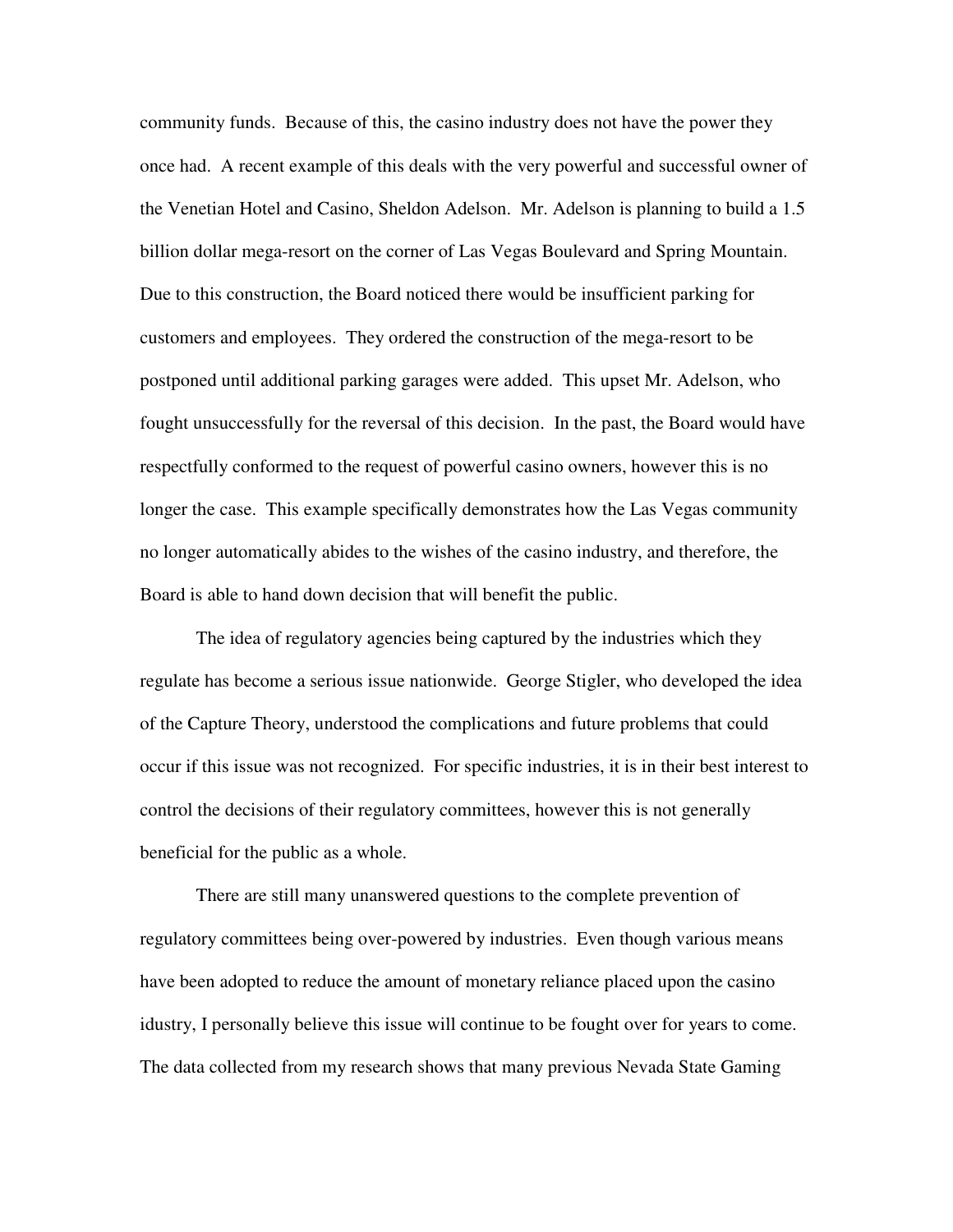Control Board members do enter into the gaming industry, however this does not necessarily lead to the notion of "Capture Theory." In addition, the data from my research shows another side to the "Capture Theory"- that positive outcomes can also arise when regulators enter into the industry which they once regulated.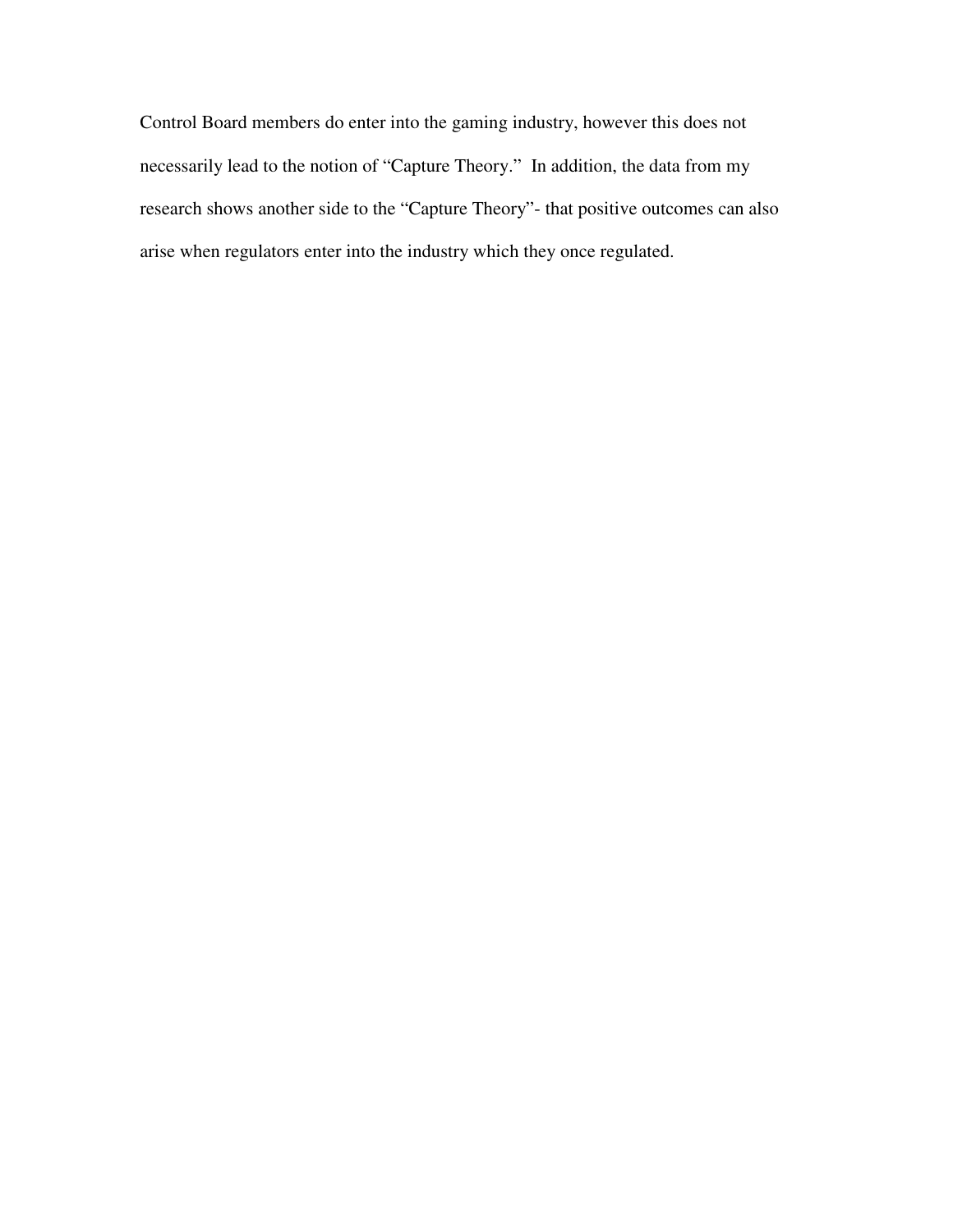## **BIBLIOGRAPHY**

1. Downs, Anthony. (1967*). Inside Bureaucracy*. Canada: Little, Brown and Company (Canada) Limited.

2. http://gaming.nv.gov

3. Bernstein, Marver. (1955). *Regulating Business By Independent Commission*. New Jersey: Princeton University Press.

5. State of Nevada Regulations of the Nevada Gaming Commission and State Gaming Control Board., 2004: Handbook.

6. Cabot, N. Anthony. (1996*). Casino Gaming Policy, Economics and Regulation*. Las Vegas, NV: Trace Publications.

7. Huntington, P. Samuel. (1953). The Marasmus of the ICC. *Yale Law Journal*, 61, 467- 509.

8. Burbank, Jeff. (2000). *License To Steal*. Reno, NV: University of Nevada Press.

9. Thompson, N. William. (2001). *Gambling In America: An Encyclopedia of History, Issues, and Society*. Santa Barbra, CA: ABC-CLIO, Inc.

10. Schlesinger, A. Joseph. (1966). *Ambition In Politics: Political Careers In The United States*. Chicago, Illinois: Rand McNally Company.

11. Political Inquiry: The Quarterly Journal Of The Center For The Development Of Political Inquiry (Volume 1, Number 1). (1973). University Center, Michigan.

12. www.reviewjournal.com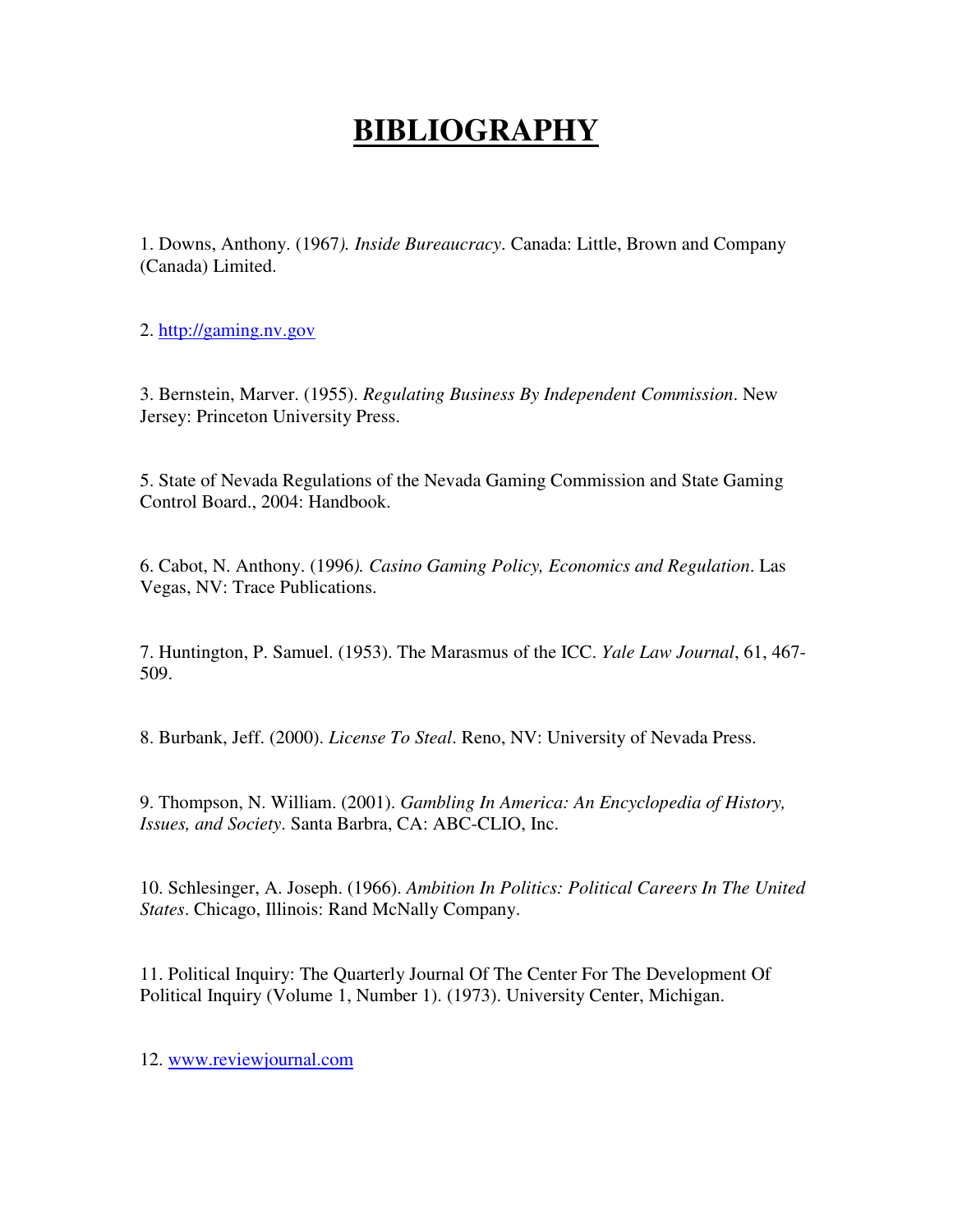13. www.lasvegassun.com

14. Nevada Legislature, Legislative Auditor: Audit Report, State of Nevada, Gaming Control Board; (2003) Carson City, NV. Legislative Counsel Bureau.

15. Nevada Legislature, Legislative Auditor: State of Nevada, Gaming Control Board Internal Control Review; (1986) Carson City, NV.

16. www.rgj.com

17. http://dmla.clan.lib.nv.us/docs/nsla/archives/archival/lic-rec/gamebord.htm

18. Gaming, Nevada Style: Carson City, NV; (1990) Nevada Gaming Commission and State Gaming Control Board.

19. Bible, William. (1989). *Current Issues Facing the Gaming Control Board*. S.L.:SN Press.

20. http://www.budget.state.nv.us/BR01GamingContro.htm

21. Walters, S. John (1993). Enterprise*, Government, and the public*. New York, NY: Mcgraw-Hill,c.

22. http://www.nv.gov/Indexes.htm

23. http://www.favoriteinternetcasino.com/rules.htm